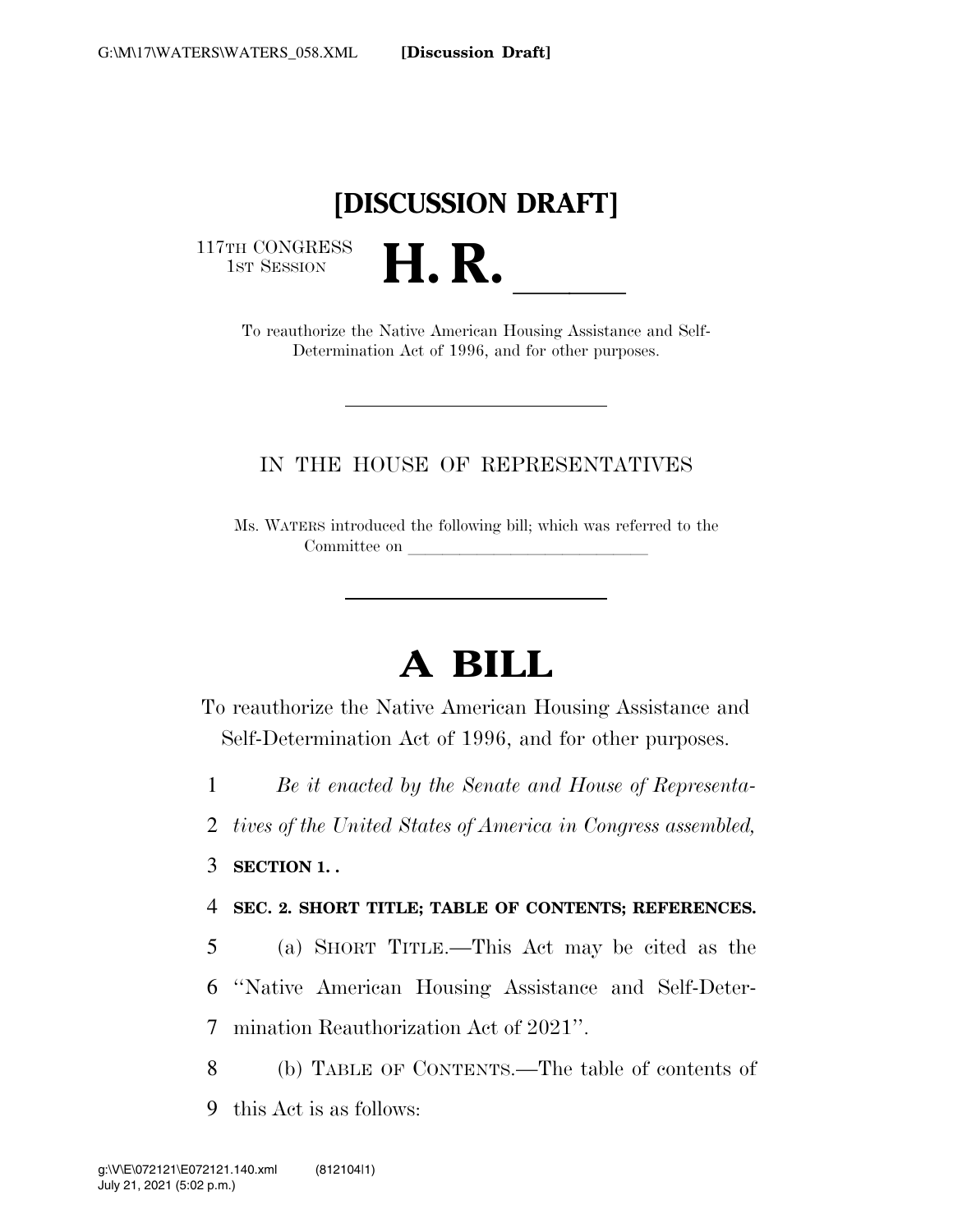$\mathfrak{D}$ 

- Sec. 1. .
- Sec. 1. Short title; table of contents; references.
- Sec. 2. Office of Native American Programs.

#### TITLE I—BLOCK GRANTS AND GRANT REQUIREMENTS

- Sec. 101. Block grants.
- Sec. 102. Recommendations regarding exceptions to annual Indian housing plan requirement.
- Sec. 103. Environmental review.
- Sec. 104. Deadline for action on request for approval regarding exceeding TDC maximum cost for project.

#### TITLE II—AFFORDABLE HOUSING ACTIVITIES

- Sec. 201. National objectives and eligible families.
- Sec. 202. Homeownership or lease-to-own low-income requirement and income targeting.
- Sec. 203. Lease requirements and tenant selection.
- Sec. 204. Tribal coordination of agency funding.
- Sec. 205. Exception to maximum total development cost for energy efficient housing.

#### TITLE III—ALLOCATION OF GRANT AMOUNTS

- Sec. 301. Authorization of appropriations.
- Sec. 302. Effect of undisbursed block grant amounts on annual allocations.

#### TITLE IV—AUDITS AND REPORTS

- Sec. 401. Review and audit by Secretary.
- Sec. 402. Reports to Congress.

#### TITLE V—OTHER HOUSING ASSISTANCE FOR NATIVE AMERICANS

- Sec. 501. HUD–Veterans Affairs Supportive Housing program for Native American veterans.
- Sec. 502. Loan guarantees for Indian housing.
- Sec. 503. Set-aside of USDA rural housing funding for Indian tribes.
- Sec. 504. Indian tribe eligibility for HUD housing counseling.
- Sec. 505. Competitive grants.

#### TITLE VI—MISCELLANEOUS

- Sec. 601. Lands Title Report Commission.
- Sec. 602. Leasehold interest in trust or restricted lands for housing purposes.
- Sec. 603. Exemption for Indian tribes from national flood insurance program participation requirement.
- Sec. 604. Compliance with treaty obligations.
- Sec. 605. Clerical amendment.

#### TITLE VII—HOUSING FOR NATIVE HAWAIIANS

- Sec. 701. Reauthorization of Native Hawaiian Homeownership Act.
- Sec. 702. Reauthorization of loan guarantees for Native Hawaiian housing.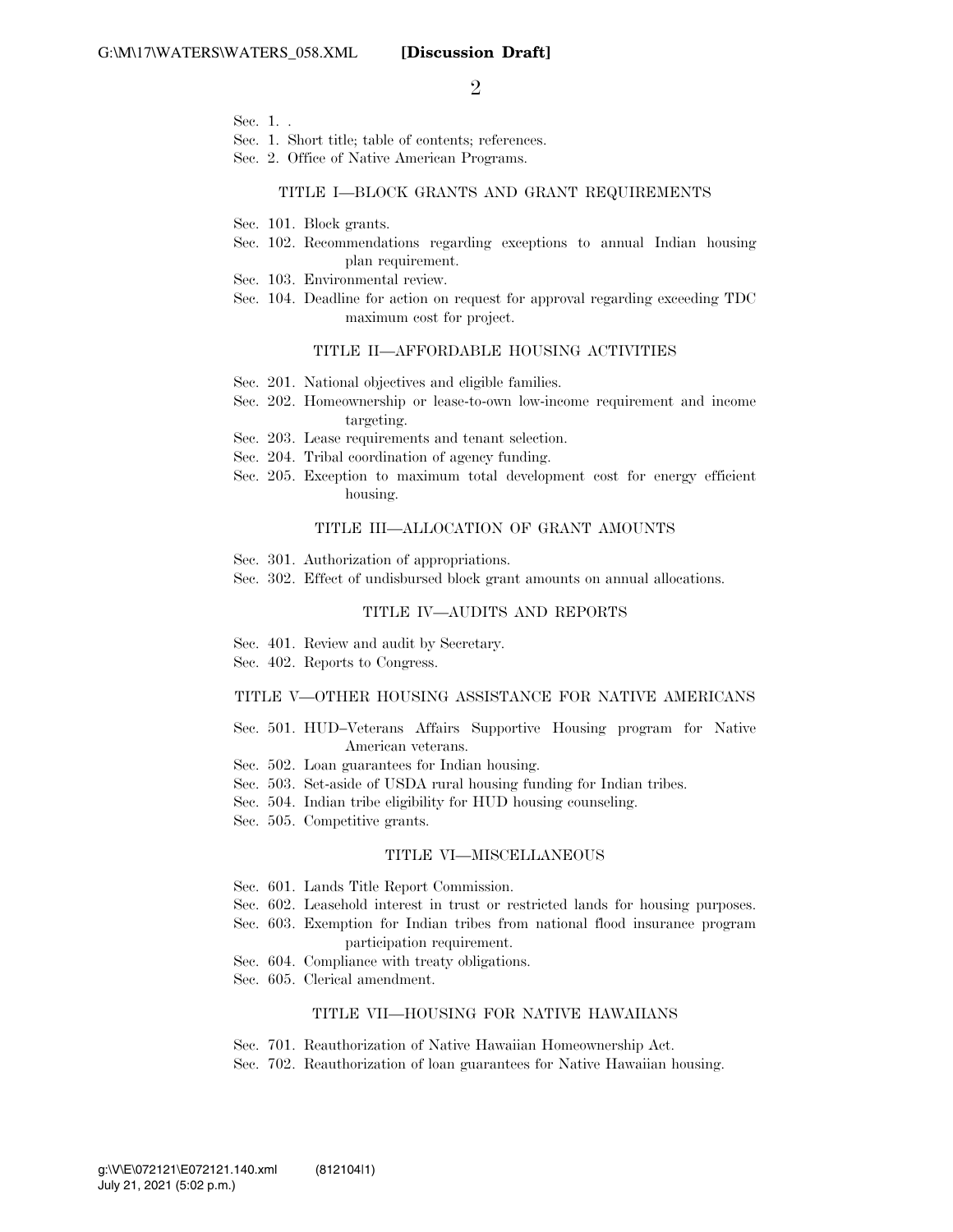(c) REFERENCES.—Except as otherwise expressly provided, wherever in this Act an amendment or repeal is expressed in terms of an amendment to, or repeal of, a section or other provision, the reference shall be consid- ered to be made to a section or other provision of the Na- tive American Housing Assistance and Self-Determination Act of 1996 (25 U.S.C. 4101 et seq.).

#### **SEC. 3. OFFICE OF NATIVE AMERICAN PROGRAMS.**

 (a) ESTABLISHMENT.—Section 4 of the Department of Housing and Urban Development Act (42 U.S.C. 3533) is amended—

12 (1) in subsection (a)(1), by striking "7 Assist- ant Secretaries'' and inserting ''8 Assistant Secre-taries''; and

 (2) by adding at the end the following new sub-section:

17 <sup>"</sup>(i) OFFICE OF NATIVE AMERICAN PROGRAMS.—

18 "(1) ESTABLISHMENT.—There is established, in the Department, the Office of Native American Programs.

21 ''(2) HEAD.—The head of the Office of Native American Programs shall be one of the Assistant Secretaries appointed pursuant to subsection 24 (a)(1).".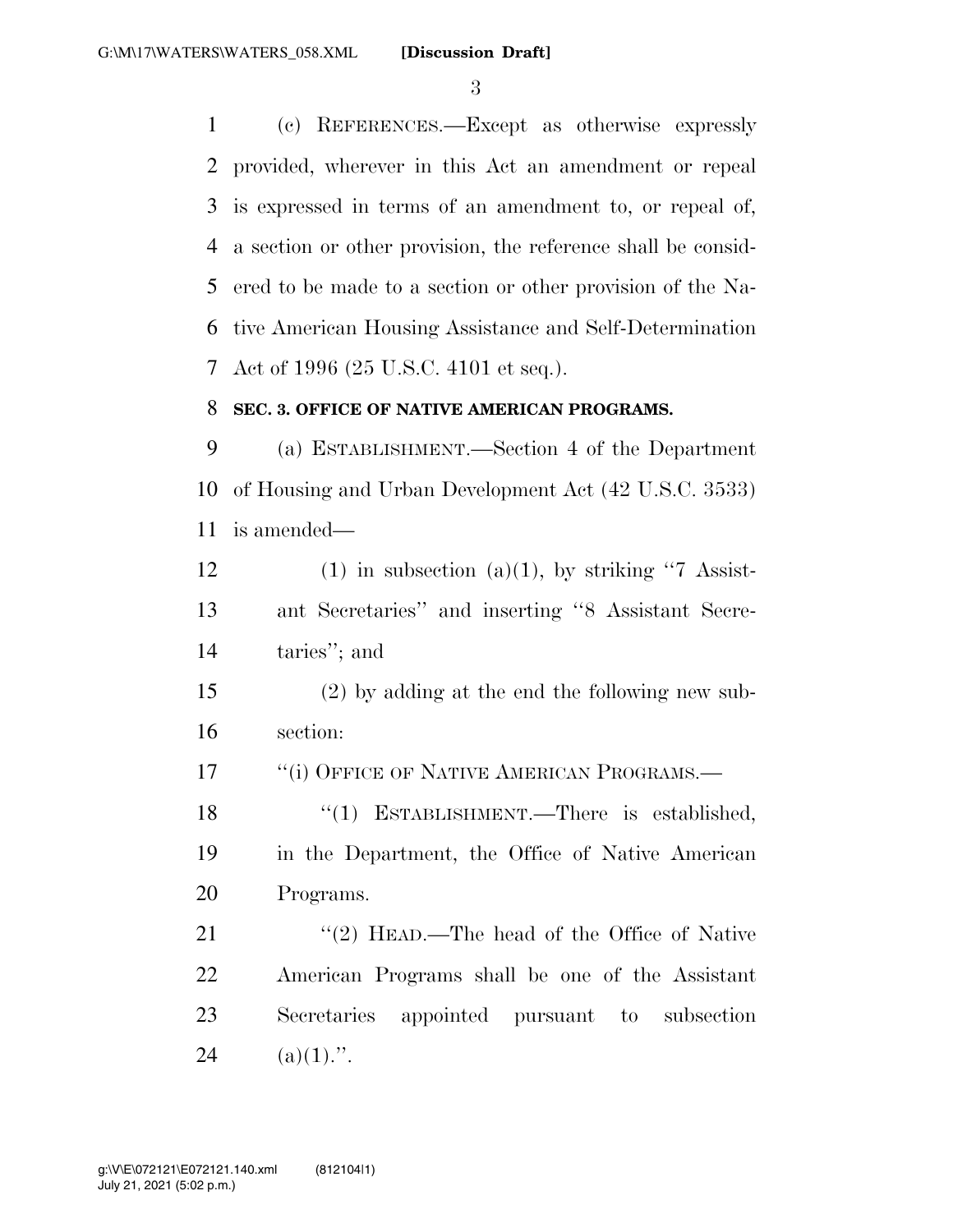(b) PAY RATE.—Section 5315 of title 5, United States Code is amended, in the item relating to Assistant Secretaries of Housing and Urban Development, by strik-4 ing "(8)" and inserting "(9)".

# **TITLE I—BLOCK GRANTS AND GRANT REQUIREMENTS**

#### **SEC. 101. BLOCK GRANTS.**

Section 101 (25 U.S.C. 4111) is amended—

 (1) in subsection (c), by adding after the period at the end the following: ''The Secretary shall act upon a waiver request submitted under this sub- section by a recipient within 60 days after receipt of such request.''; and

14 (2) in subsection (k), by striking "1" and in-15 serting "an".

 **SEC. 102. RECOMMENDATIONS REGARDING EXCEPTIONS TO ANNUAL INDIAN HOUSING PLAN RE-QUIREMENT.** 

 Not later than the expiration of the 120-day period beginning on the date of the enactment of this Act and after consultation with Indian tribes, tribally designated housing entities, and other interested parties, the Sec- retary of Housing and Urban Development shall submit to the Congress recommendations for standards and pro-cedures for waiver of, or alternative requirements (which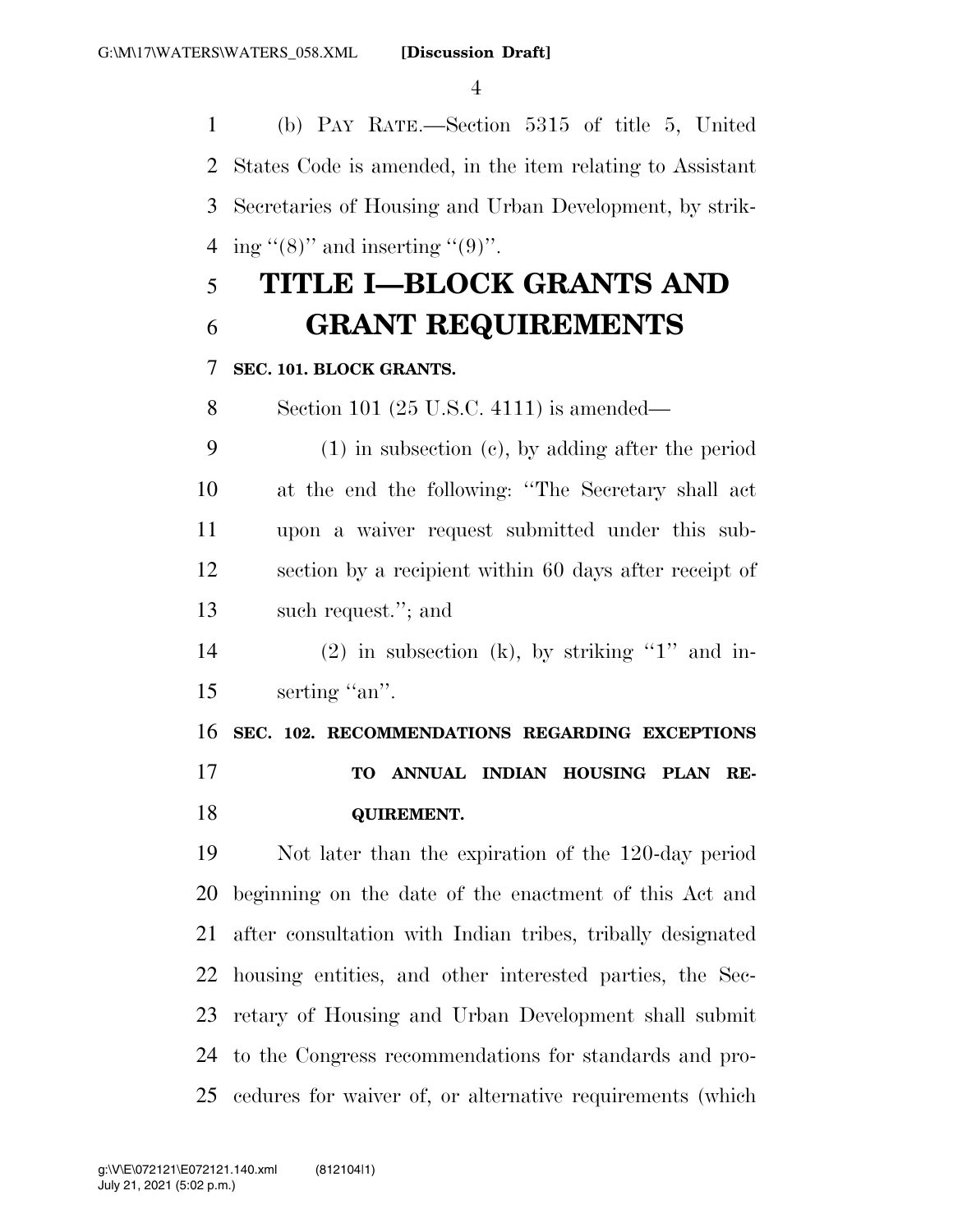may include multi-year housing plans) for, the require- ment under section 102(a) of the Native American Hous- ing Assistance and Self-Determination Act of 1996 (25 U.S.C. 4112(a)) for annual submission of one-year hous- ing plans for an Indian tribe. Such recommendations shall include a description of any legislative and regulatory changes necessary to implement such recommendations. **SEC. 103. ENVIRONMENTAL REVIEW.**  Section 105 (25 U.S.C. 4115) is amended—  $(1)$  in subsection  $(d)$ — (A) in the matter preceding paragraph (1), by striking ''may'' and inserting ''shall''; and (B) by adding after and below paragraph (4) the following: ''The Secretary shall act upon a waiver request submitted under this subsection by a recipient within 60 days after receipt of such request.''; and (2) by adding at the end the following new sub- section: 20 "'(e) CONSOLIDATION OF ENVIRONMENTAL REVIEW REQUIREMENTS.—If a recipient is using one or more sources of Federal funds in addition to grant amounts under this Act in carrying out a project that qualifies as an affordable housing activity under section 202, such other sources of Federal funds do not exceed 49 percent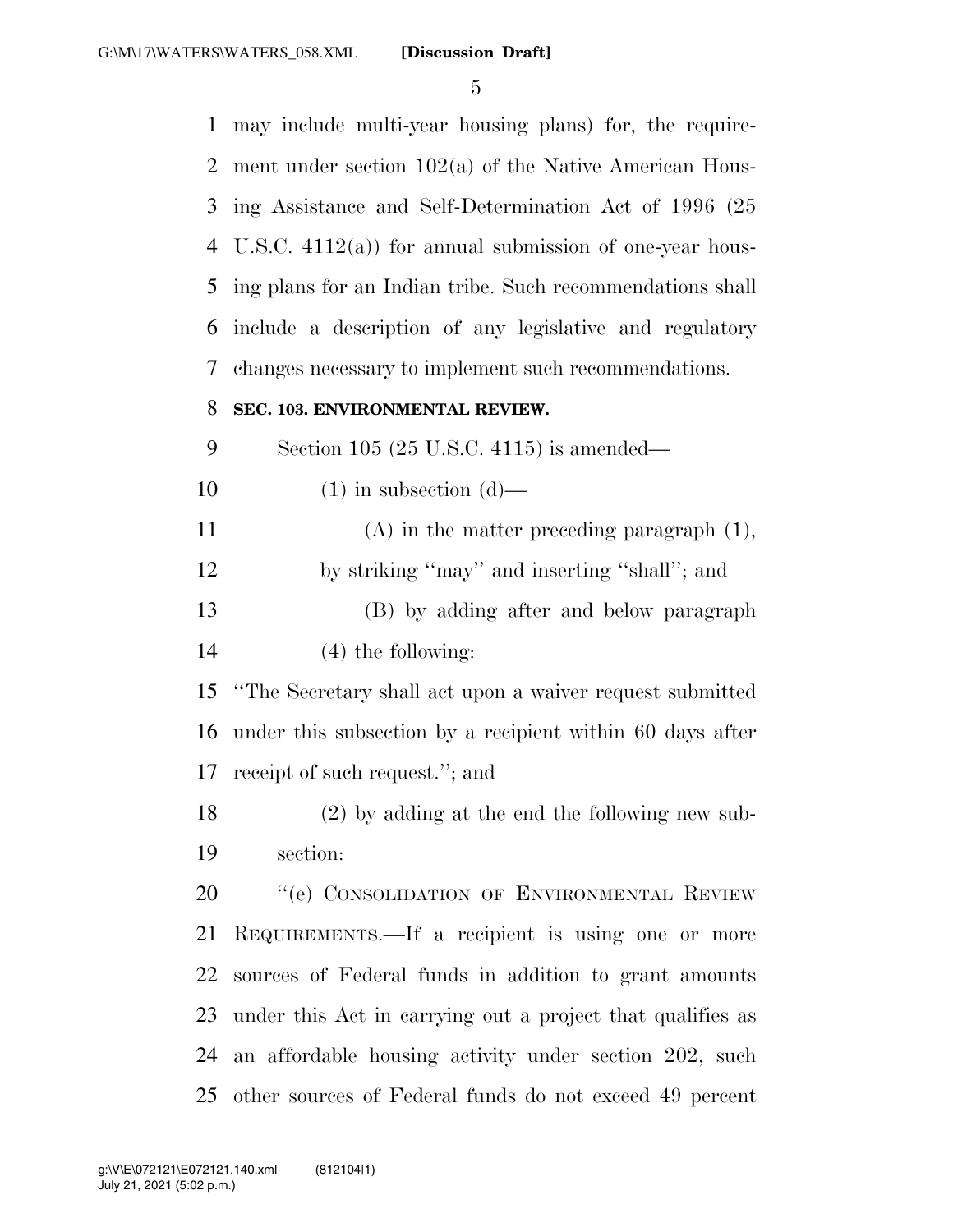of the total cost of the project, and the recipient's tribe has assumed all of the responsibilities for environmental review, decisionmaking, and action pursuant to this sec- tion, the tribe's compliance with the review requirements under this section and the National Environmental Policy Act of 1969 with regard to such project shall be deemed to fully comply with and discharge any applicable environ- mental review requirements that might apply to Federal agencies with respect to the use of such additional Federal funding sources for that project.''.

# **SEC. 104. DEADLINE FOR ACTION ON REQUEST FOR AP- PROVAL REGARDING EXCEEDING TDC MAX-IMUM COST FOR PROJECT.**

 (a) APPROVAL.—Section 103 (25 U.S.C. 4113) is amended by adding at the end the following new sub-section:

17 ""(f) DEADLINE FOR ACTION ON REQUEST TO EX- CEED TDC MAXIMUM.—A request for approval by the Secretary of Housing and Urban Development to exceed by more than 10 percent the total development cost max- imum cost for a project shall be approved or denied during the 60-day period that begins on the date that the Sec-retary receives the request.''.

 (b) DEFINITION.—Section 4 (25 U.S.C. 4103) is amended—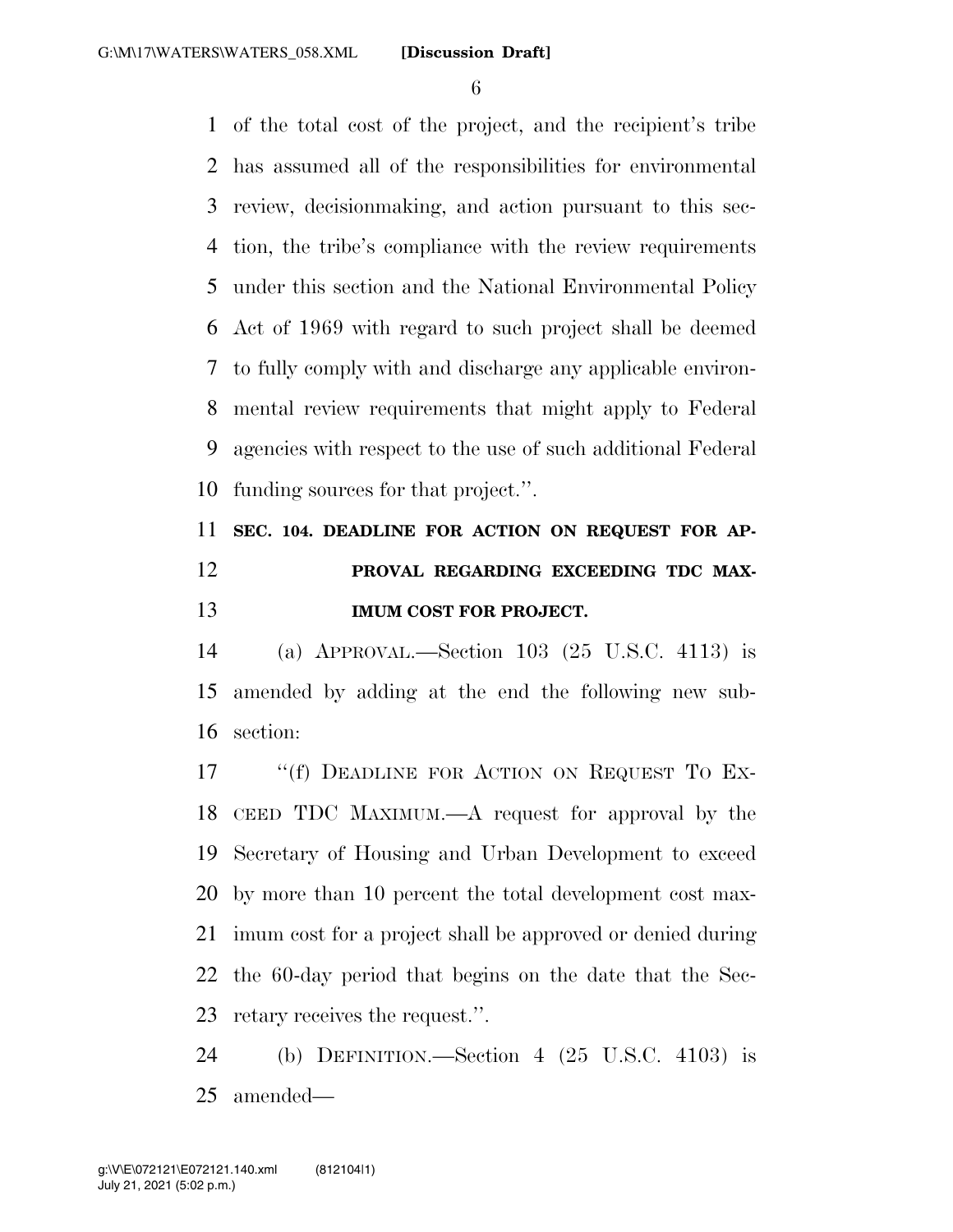(1) by redesignating paragraph (22) as para-2 graph  $(23)$ ; and

 (2) by inserting after paragraph (21) the fol-lowing new paragraph:

5 "(22) TOTAL DEVELOPMENT COST.—The term 'total development cost' means, with respect to a housing project, the sum of all costs for the project, including all undertakings necessary for administra- tion, planning, site acquisition, demolition, construc- tion or equipment and financing (including payment of carrying charges), and for otherwise carrying out the development of the project, excluding off-site water and sewer. The total development cost amounts shall be based on a moderately designed house and determined by averaging the current con- struction costs as listed in not less than two nation- ally recognized residential construction cost indi-ces.''.

# **TITLE II—AFFORDABLE HOUSING ACTIVITIES**

**SEC. 201. NATIONAL OBJECTIVES AND ELIGIBLE FAMILIES.** 

 The second paragraph (6) of section 201(b) (25 U.S.C. 4131(b)(6); relating to exemption) is amended— (1) by striking ''1964 and'' and inserting ''1964,''; and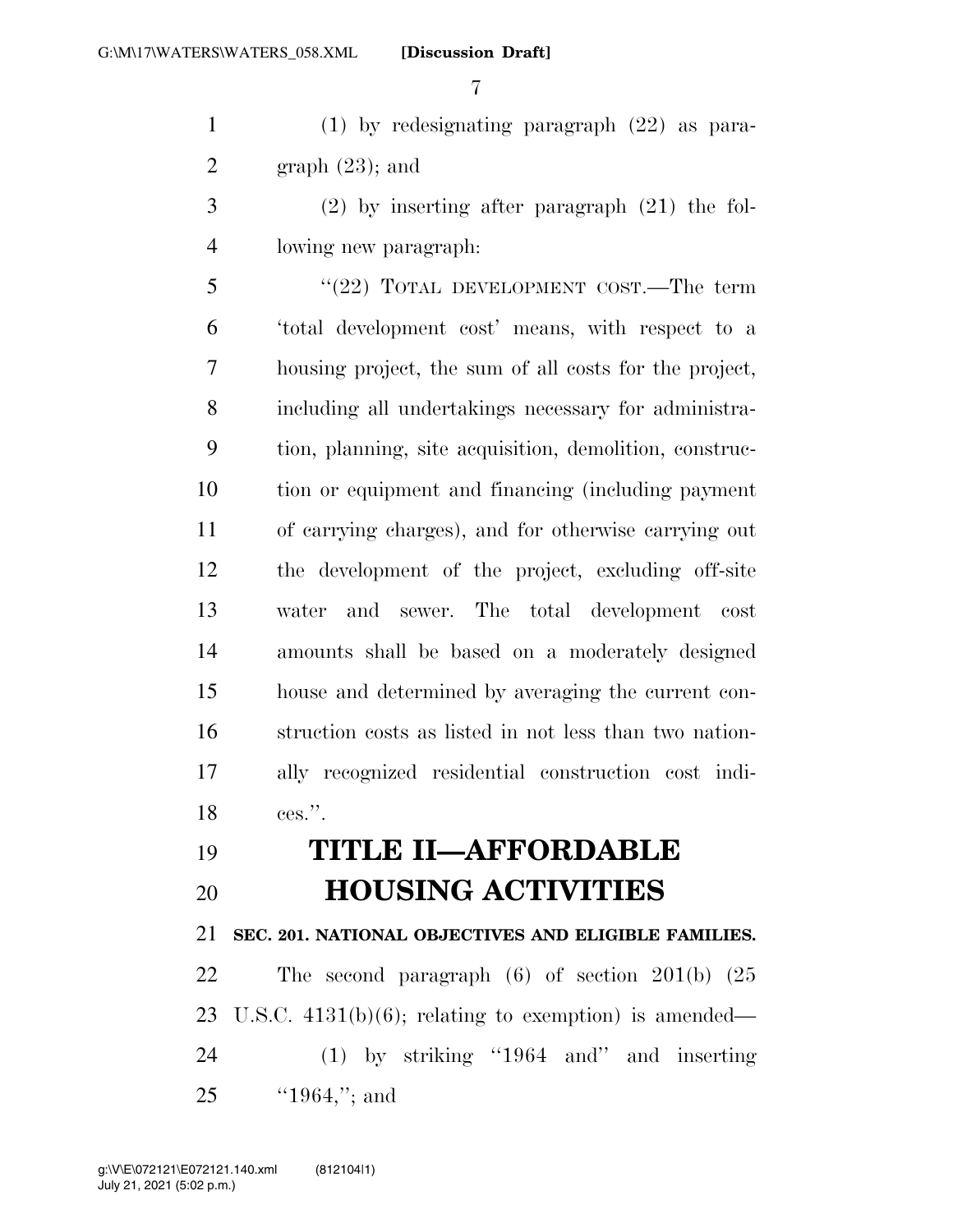| $\mathbf{1}$   | $(2)$ by inserting after "1968" the following: ",      |
|----------------|--------------------------------------------------------|
| $\overline{2}$ | and section 3 of the Housing and Urban Develop-        |
| 3              | ment Act of 1968".                                     |
| $\overline{4}$ | SEC. 202. HOMEOWNERSHIP OR LEASE-TO-OWN LOW-IN-        |
| 5              | REQUIREMENT AND INCOME<br>TAR-<br><b>COME</b>          |
| 6              | <b>GETING.</b>                                         |
| 7              | Section 205 (25 U.S.C. 4135) is amended—               |
| 8              | $(1)$ in subsection $(a)(1)$ —                         |
| 9              | $(A)$ in subparagraph $(C)$ , by striking              |
| 10             | "and" at the end; and                                  |
| 11             | (B) by adding at the end the following new             |
| 12             | subparagraph:                                          |
| 13             | $\lq\lq(E)$ notwithstanding any other provision        |
| 14             | of this paragraph, in the case of rental housing       |
| 15             | that is made available to a current rental family      |
| 16             | for conversion to a homebuyer or a lease-pur-          |
| 17             | chase unit, that the current rental family can         |
| 18             | purchase through a contract of sale, lease-pur-        |
| 19             | chase agreement, or any other sales agreement,         |
| 20             | is made available for purchase only by the cur-        |
| 21             | rent rental family, if the rental family was a         |
| 22             | low-income family at the time of their initial oc-     |
| 23             | eupancy of such unit; and"; and                        |
| 24             | $(2)$ in subsection $(e)$ , by adding after the period |
| 25             | at the end the following: "The provisions of such      |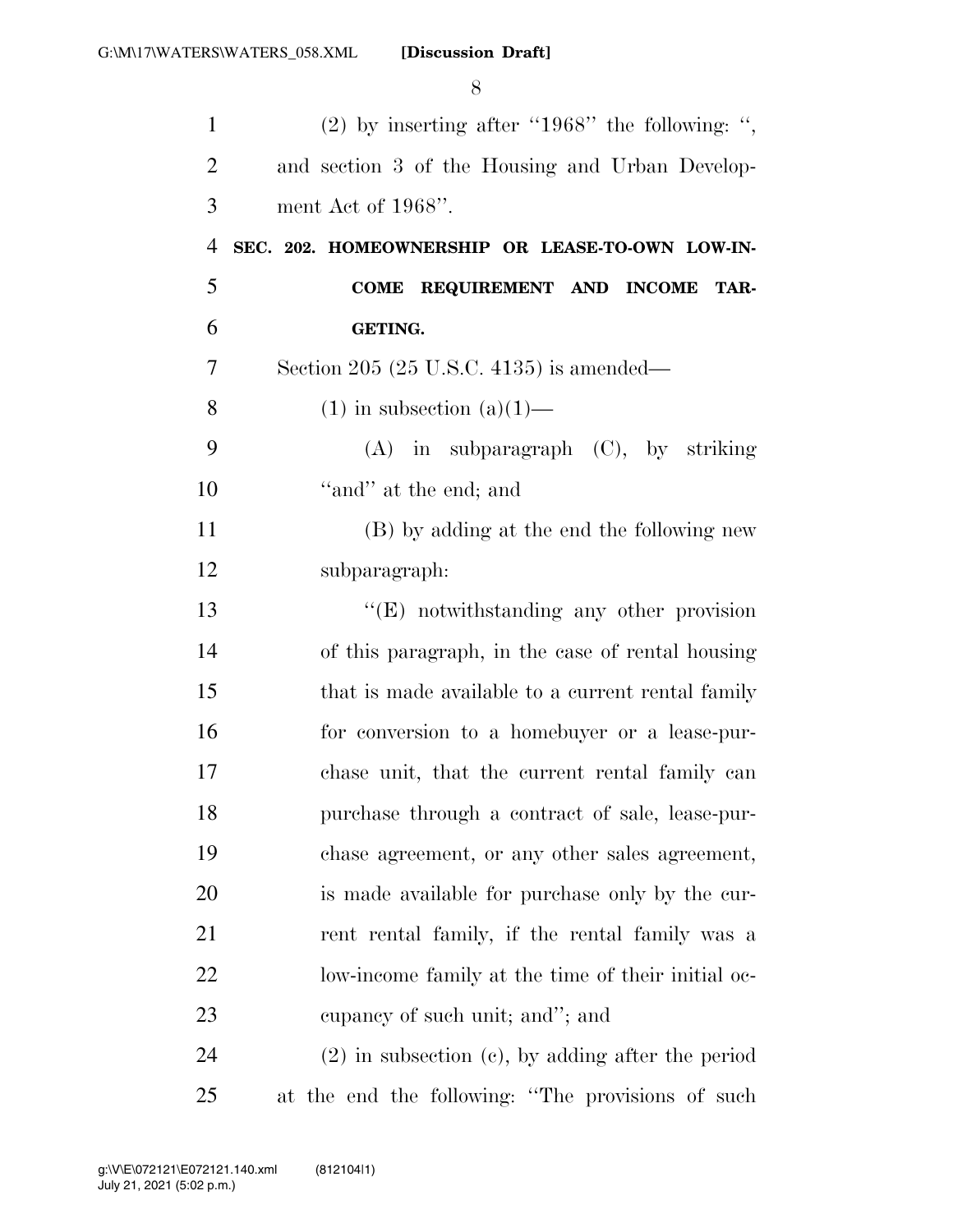paragraph regarding binding commitments for the remaining useful life of the property shall not apply to improvements of privately owned homes if the cost of such improvements do not exceed 10 percent of the maximum total development cost for such home.''.

#### **SEC. 203. LEASE REQUIREMENTS AND TENANT SELECTION.**

 Section 207 (25 U.S.C. 4137) is amended by adding at the end the following new subsection:

10 "'(c) NOTICE OF TERMINATION.—Notwithstanding any other provision of law, the owner or manager of rental housing that is assisted in part with amounts provided under this Act and in part with one or more other sources of Federal funds shall only utilize leases that require a notice period for the termination of the lease pursuant to 16 subsection  $(a)(3)$ .".

#### **SEC. 204. TRIBAL COORDINATION OF AGENCY FUNDING.**

 (a) IN GENERAL.—Subtitle A of title II (25 U.S.C. 4131 et seq.) is amended by adding at the end the fol-lowing new section:

#### **''SEC. 211. IHS SANITATION FACILITIES CONSTRUCTION.**

 ''Notwithstanding any other provision of law, a re- cipient authorized to receive funding under this Act may, in its discretion, use funding from the Indian Health Serv-ice of the Department of Health and Human Services for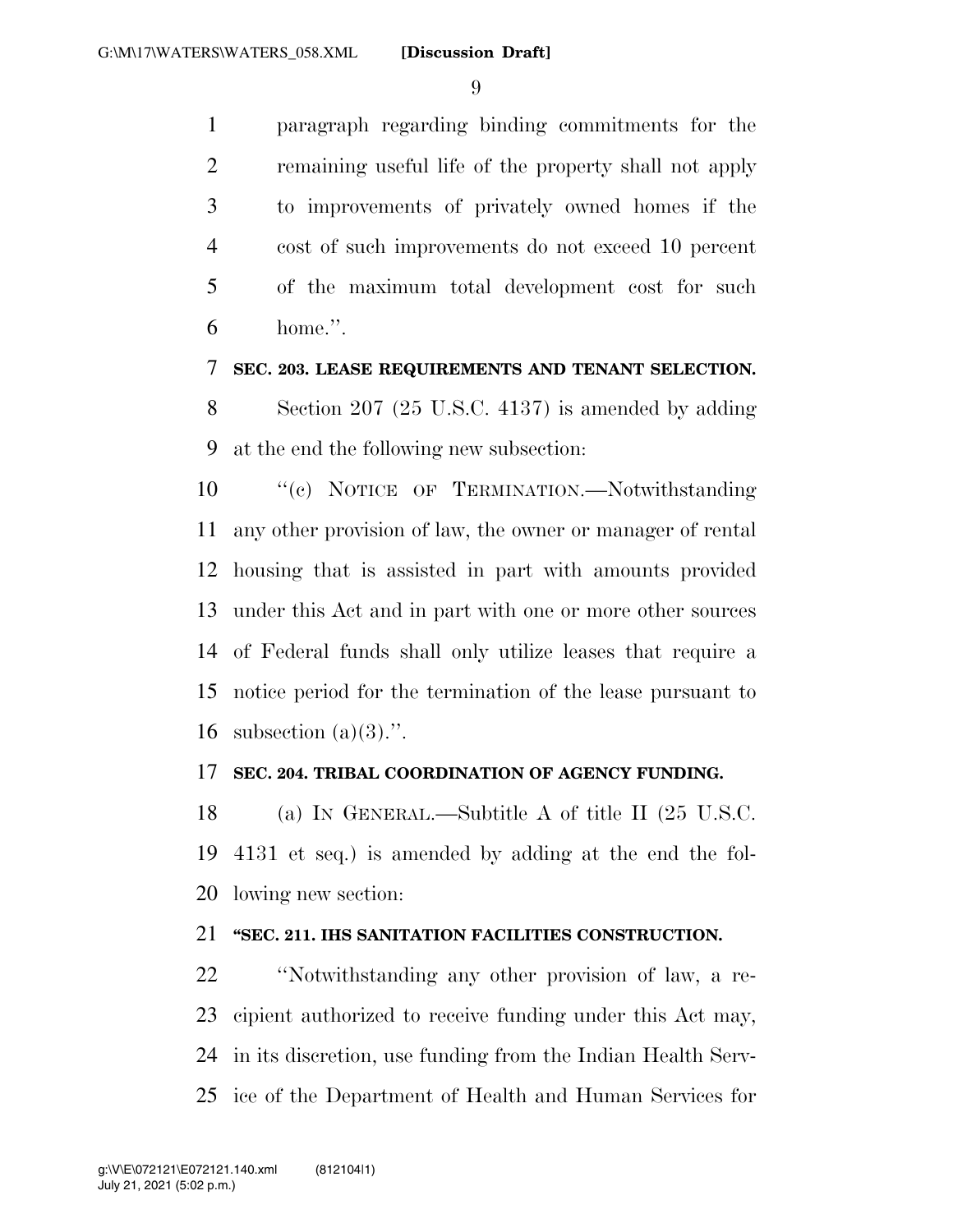construction of sanitation facilities for housing construc-

 tion and renovation projects that are funded in part by funds provided under this Act.''.

 (b) CLERICAL AMENDMENT.—The table of contents in section 1(b) is amended by inserting after the item re-

 lating to section 210 the following new item: ''Sec. 211. IHS sanitation facilities construction.''

## **SEC. 205. EXCEPTION TO MAXIMUM TOTAL DEVELOPMENT COST FOR ENERGY EFFICIENT HOUSING.**

 Section 103 (25 U.S.C. 4113) is amended by adding at the end the following new subsection:

11 "(g) EXCEPTION TO MAXIMUM TOTAL DEVELOP- MENT COST FOR ENERGY EFFICIENT HOUSING.—The Secretary shall approve a request to exceed the total devel- opment cost maximum cost for a project to the extent that such exception is necessary to provide energy efficiency upgrades for the project and the cost of such upgrades does not exceed the average cost of such upgrades in the area in which the project is located.''.

# **TITLE III—ALLOCATION OF**

**GRANT AMOUNTS** 

## **SEC. 301. AUTHORIZATION OF APPROPRIATIONS.**

 Section 108 (25 U.S.C. 4117) is amended to read as follows: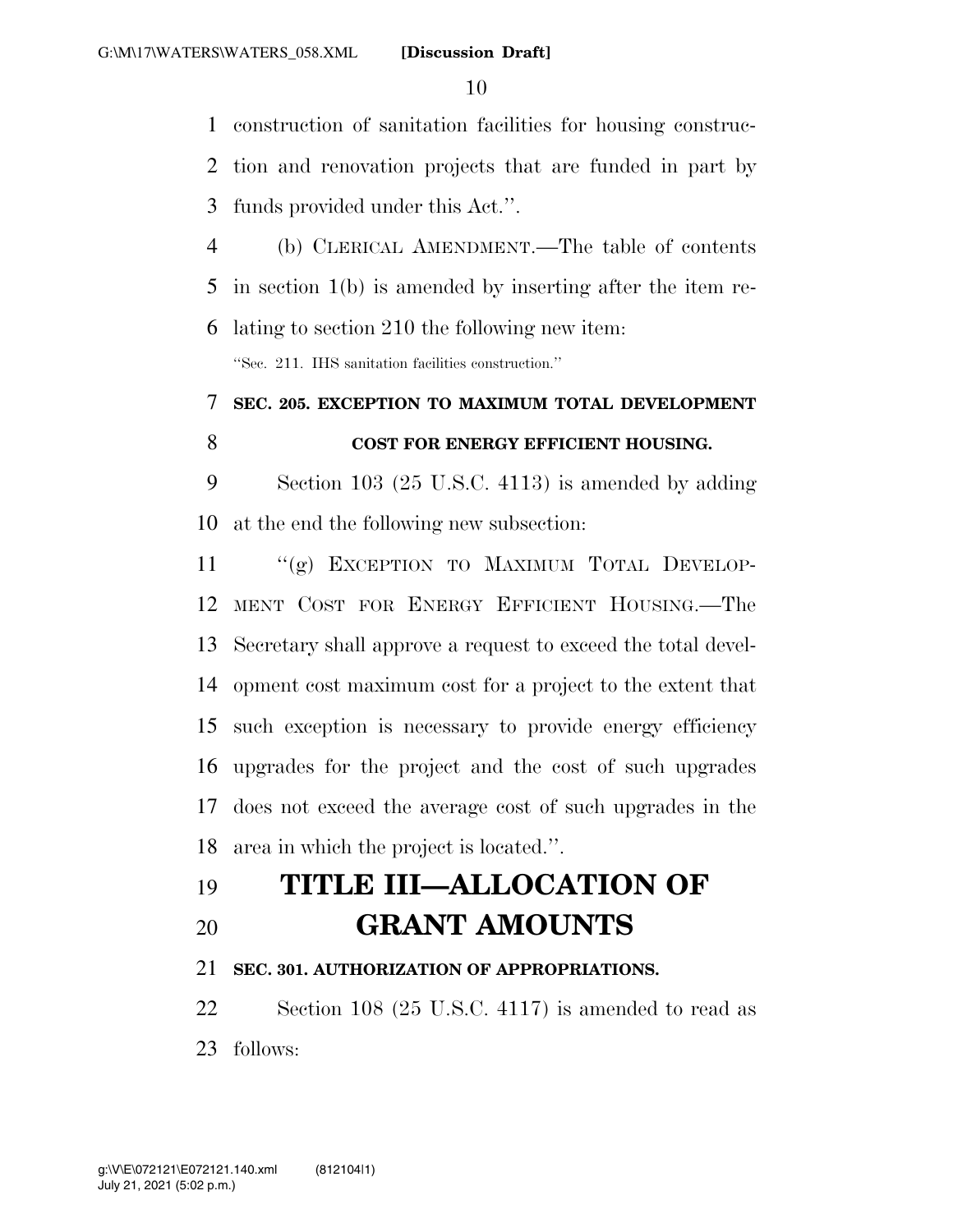#### **''SEC. 108. AUTHORIZATION OF APPROPRIATIONS.**

 ''There is authorized to be appropriated for grants under this title—

| $\overline{4}$ | "(1) $$680,000,000$ for fiscal year 2022;                             |
|----------------|-----------------------------------------------------------------------|
| 5              | "(2) $$713,000,000$ for fiscal year 2023;                             |
| 6              | "(3) $$747,000,000$ for fiscal year 2024;                             |
| 7              | "(4) $$783,000,000$ for fiscal year 2025; and                         |
| 8              | "(5) $$820,000,000$ for fiscal year 2026.".                           |
| 9              | SEC.<br>EFFECT OF UNDISBURSED BLOCK<br>302.<br><b>GRANT</b>           |
| 10             | AMOUNTS ON ANNUAL ALLOCATIONS.                                        |
| 11             | (a) IN GENERAL.—Title III $(25 \text{ U.S.C. } 4151 \text{ et seq.})$ |
| 12             | is amended by adding at the end the following new section:            |
| 13             | "SEC. 303. EFFECT OF UNDISBURSED GRANT AMOUNTS ON                     |
| 14             | ANNUAL ALLOCATIONS.                                                   |
| 15             | "(a) NOTIFICATION OF OBLIGATED, UNDISBURSED                           |
| 16             | GRANT AMOUNTS.—Subject to subsection (d) of this sec-                 |
| 17             | tion, if on October 1, 2022, or on any October 1 there-               |
| 18             | after, the total amount of undisbursed block grants for               |
| 19             | a recipient in the line of credit control system (or a suc-           |
| 20             | cessor system) of the Department of Housing and Urban                 |
| 21             | Development is greater than the sum of the initial alloca-            |
| 22             | tions for the previous 3 fiscal years, the Secretary shall—           |
| 23             | $(1)$ before October 31 of such year, notify the                      |
| 24             | Indian tribe allocated the grant amounts and any                      |
| 25             | tribally designated housing entity for the tribe of the               |
| 26             | undisbursed funds; and                                                |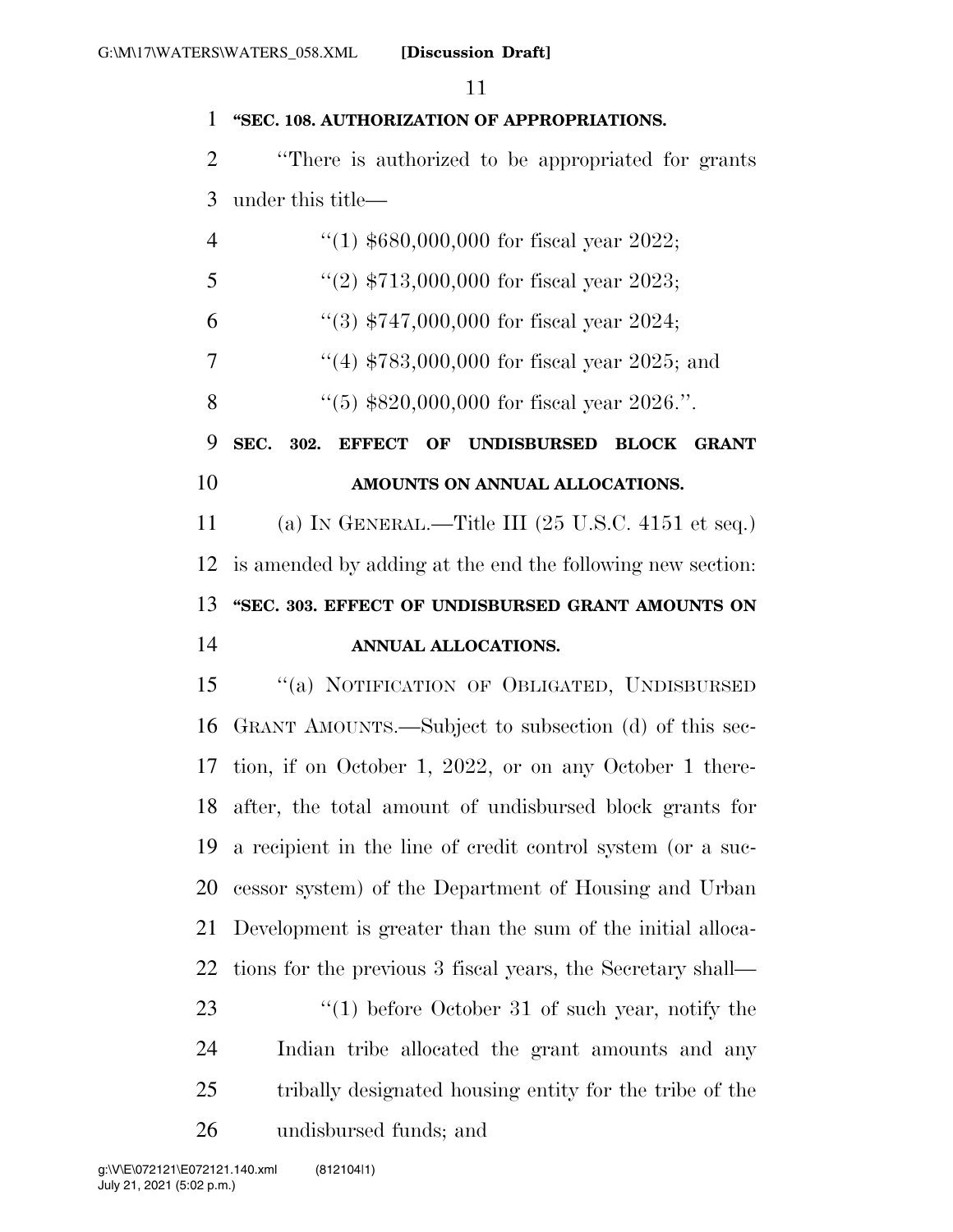| $\mathbf{1}$ | $''(2)$ require the recipient for the tribe to, not   |
|--------------|-------------------------------------------------------|
| 2            | later than 30 days after the Secretary provides noti- |
| 3            | fication pursuant to paragraph $(1)$ —                |

 ''(A) notify the Secretary in writing of the reasons why the recipient has not requested the disbursement of such amounts; and

 ''(B) demonstrate to the satisfaction of the Secretary that the recipient has the capacity to spend Federal funds in an effective manner, which demonstration may include evidence of the timely expenditure of amounts previously distributed under this Act to the recipient.

 ''(b) ALLOCATION AMOUNT.—Notwithstanding sec- tions 301 and 302, the allocation for such fiscal year for a recipient described in subsection (a) shall be the amount initially calculated according to the formula minus the dif- ference between the recipient's total amount of undisbursed block grants in the Department's line of cred- it control system on such January 1 and three times the initial formula amount for such fiscal year.

21 "'(c) REALLOCATION.—Notwithstanding any other provision of law, any grant amounts not allocated to a re- cipient pursuant to subsection (b) shall be allocated under the need component of the formula proportionately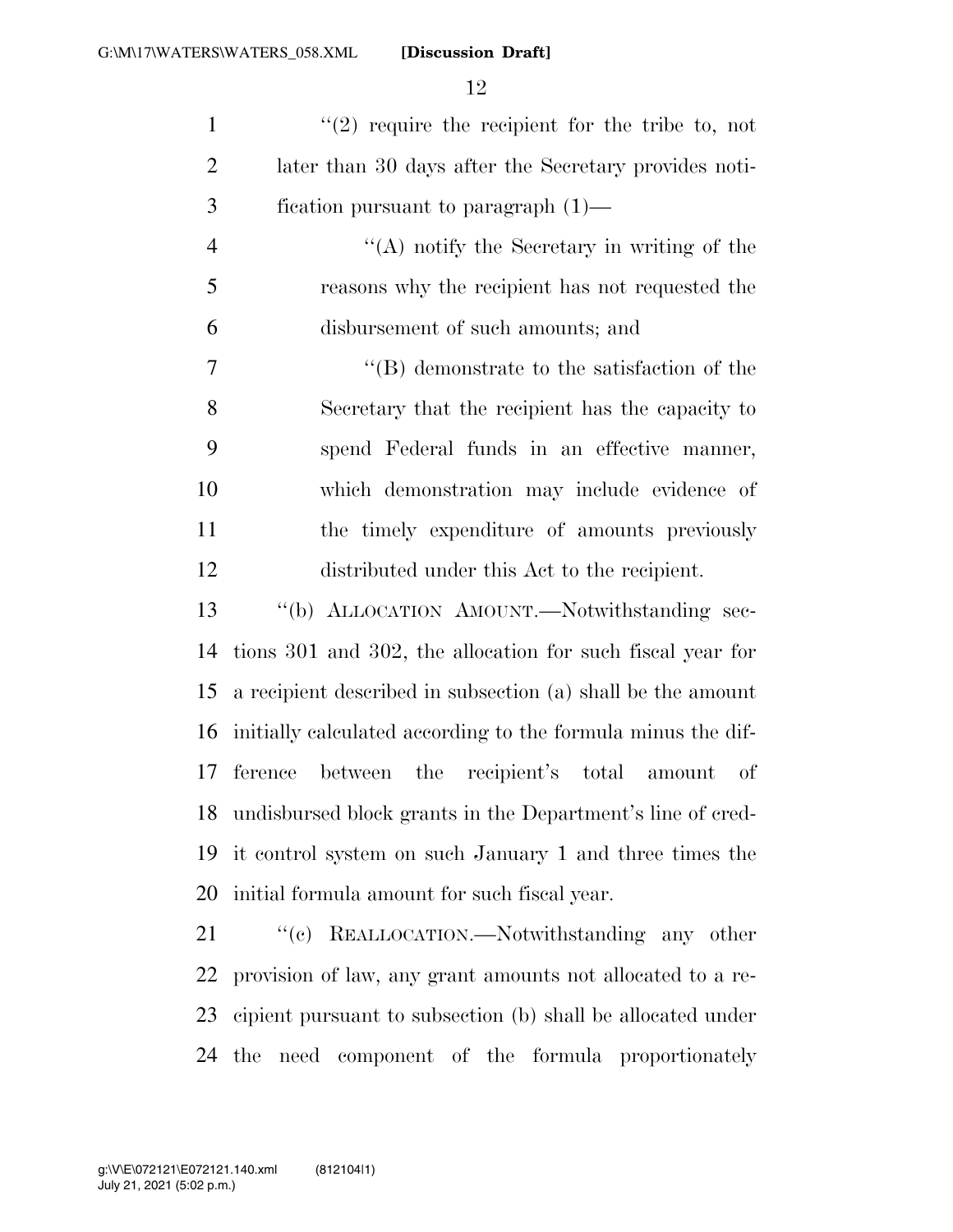amount all other Indian tribes not subject to such an ad-justment.

 ''(d) INAPPLICABILITY.—Subsections (a) and (b) shall not apply to an Indian tribe with respect to any fiscal year for which the amount allocated for the tribe for block grants under this Act is less than \$5,000,000.

 ''(e) EFFECTIVENESS.—This section shall not require the issuance of any regulation to take effect and shall not be construed to confer hearing rights under this or any other section of this Act.''.

 (b) CLERICAL AMENDMENT.—The table of contents in section 1(b) is amended by inserting after the item re-lating to section 302 the following new item:

''Sec. 303. Effect of undisbursed grant amounts on annual allocations.''.

## **TITLE IV—AUDITS AND REPORTS**

## **SEC. 401. REVIEW AND AUDIT BY SECRETARY.**

16 Section 405(c)  $(25 \text{ U.S.C. } 4165(c))$  is amended, by adding at the end the following new paragraph:

18 "(3) ISSUANCE OF FINAL REPORT.—The Sec- retary shall issue a final report within 60 days after receiving comments under paragraph (1) from a re-cipient.''.

#### **SEC. 402. REPORTS TO CONGRESS.**

Section 407 (25 U.S.C. 4167) is amended—

(1) in subsection (a), by striking ''Congress''

and inserting ''Committee on Financial Services and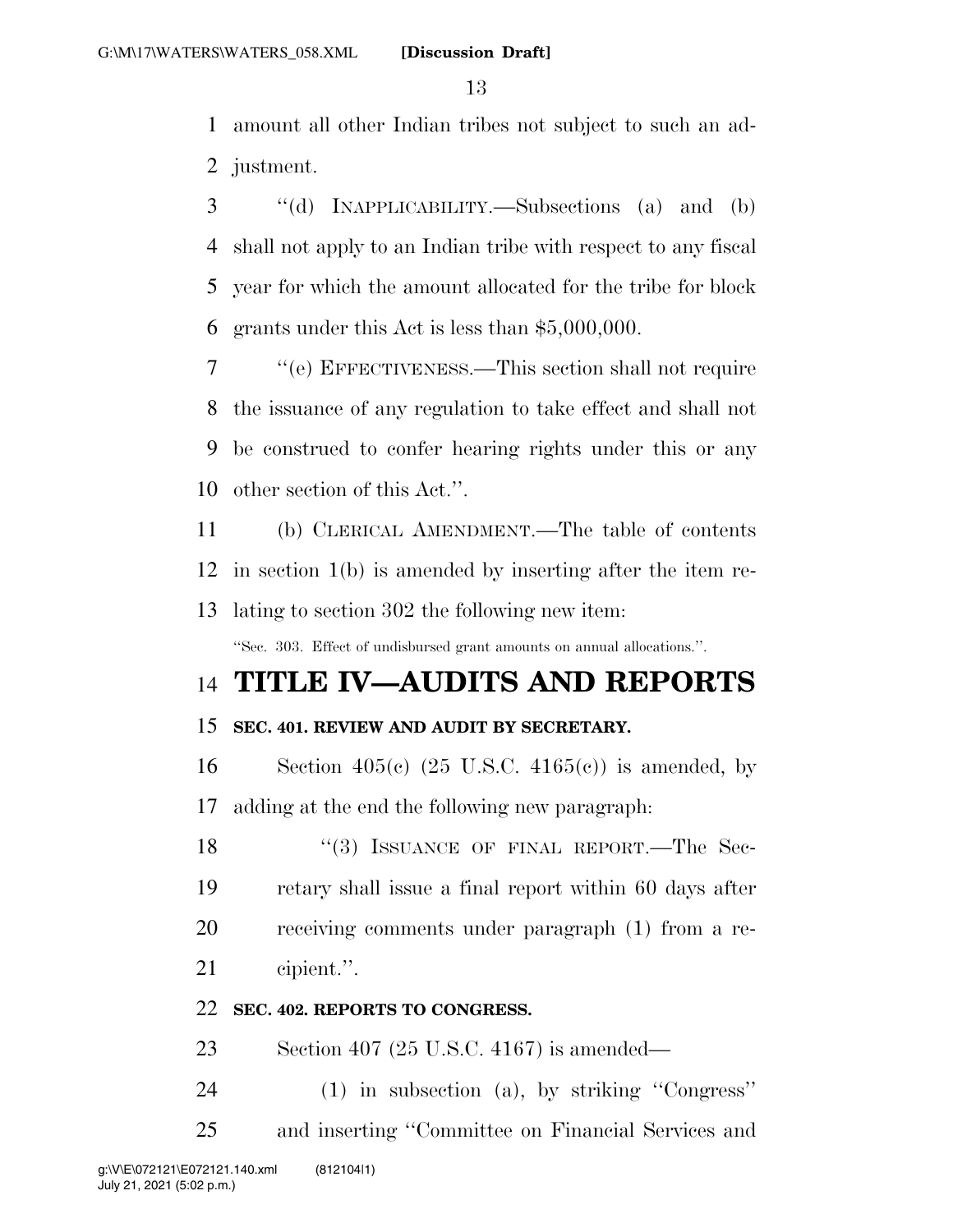| $\mathbf{1}$   | the Committee on Natural Resources of the House           |
|----------------|-----------------------------------------------------------|
| $\overline{2}$ | of Representatives, to the Committee on Indian Af-        |
| 3              | fairs and the Committee on Banking, Housing, and          |
| 4              | Urban Affairs of the Senate, and to any subcommit-        |
| 5              | tees of such committees having jurisdiction with re-      |
| 6              | spect to Native American and Alaska Native af-            |
| 7              | fairs,"; and                                              |
| 8              | $(2)$ by adding at the end the following new sub-         |
| 9              | section:                                                  |
| 10             | "(c) PUBLIC AVAILABILITY TO RECIPIENTS.-Each              |
| 11             | report submitted pursuant to subsection (a) shall be made |
| 12             | publicly available to recipients.".                       |
|                |                                                           |
| 13             | TITLE V-OTHER HOUSING AS-                                 |
| 14             | <b>SISTANCE FOR NATIVE AMER-</b>                          |
| 15             | <b>ICANS</b>                                              |
| 16             | SEC. 501. HUD-VETERANS AFFAIRS SUPPORTIVE HOUSING         |
| 17             | <b>PROGRAM</b><br><b>FOR</b><br>NATIVE AMERICAN<br>VET-   |
| 18             | ERANS.                                                    |
| 19             | Paragraph $(19)$ of section $8(0)$ of the United States   |
| 20             | Housing Act of 1937 (42 U.S.C. 1437f(o)(19)) is amend-    |
| 21             | ed by adding at the end the following new subparagraph.   |
| 22             | "(E) INDIAN VETERANS HOUSING RENTAL                       |
| 23             | ASSISTANCE PROGRAM.                                       |
| 24             | "(i) DEFINITIONS.—In this subpara-                        |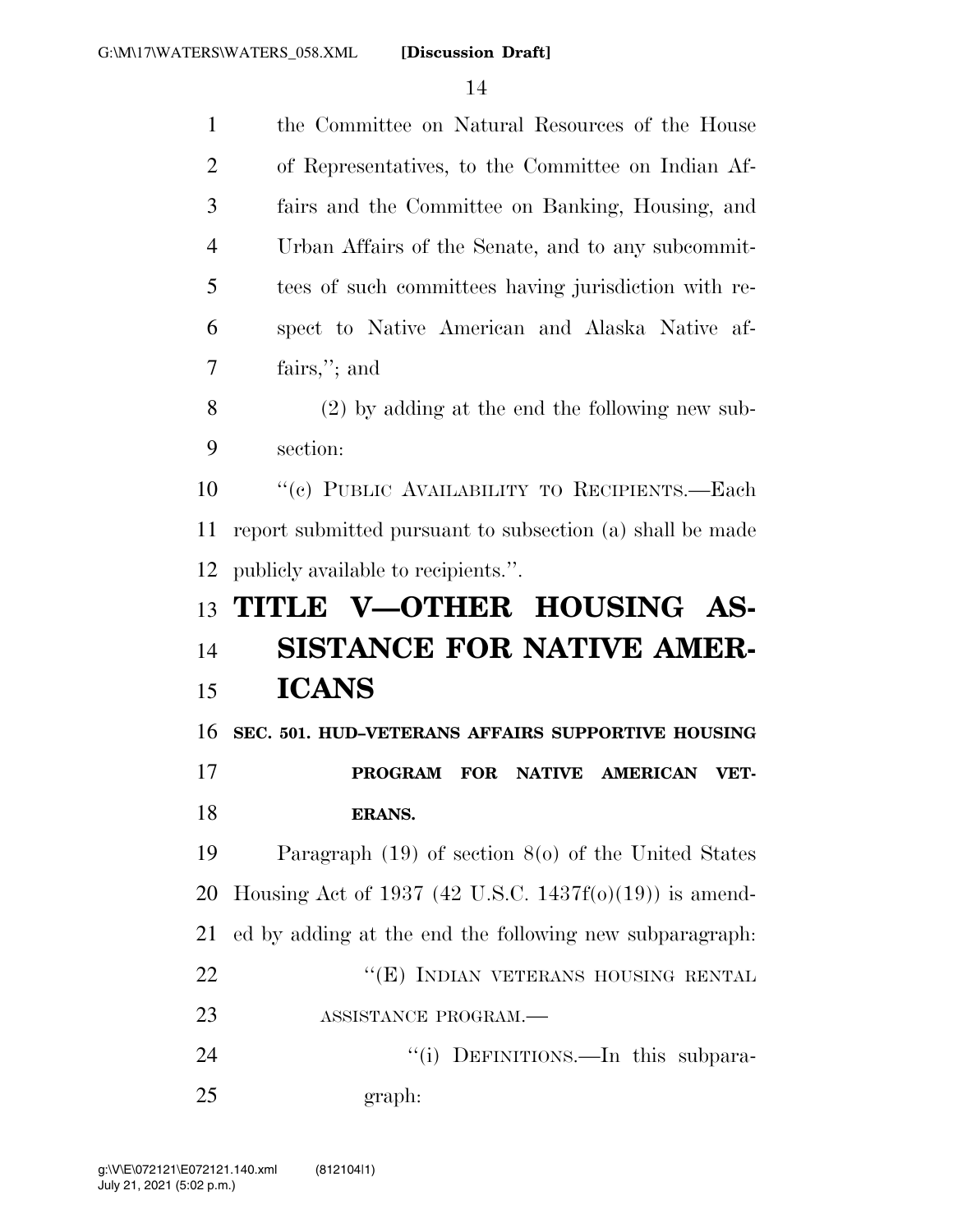| $\mathbf{1}$   | $``(I)$ ELIGIBLE INDIAN VET-                 |
|----------------|----------------------------------------------|
| $\overline{2}$ | ERAN.—The term 'eligible Indian vet-         |
| 3              | eran' means an Indian veteran who            |
| $\overline{4}$ | is—                                          |
| 5              | "(aa) homeless or at risk of                 |
| 6              | homelessness; and                            |
| $\tau$         | "(bb) living—                                |
| 8              | "(AA) on or near a res-                      |
| 9              | ervation; or                                 |
| 10             | "(BB) in or near any                         |
| 11             | other Indian area.                           |
| 12             | $``(II)$ ELIGIBLE RECIPIENT.                 |
| 13             | The term 'eligible recipient' means a        |
| 14             | recipient eligible to receive a grant        |
| 15             | under section 101 of the Native              |
| 16             | American Housing Assistance and              |
| 17             | Self-Determination Act of 1996 (25           |
| 18             | U.S.C. 4111).                                |
| 19             | "(III) INDIAN; INDIAN AREA.-                 |
| 20             | The terms 'Indian' and 'Indian area'         |
| 21             | have the meanings given such terms           |
| 22             | in section 4 of the Native American          |
| 23             | Housing Assistance and Self-Deter-           |
| 24             | mination Act of $1996$ $(25 \text{ U.S.C.})$ |
| 25             | $4103$ ).                                    |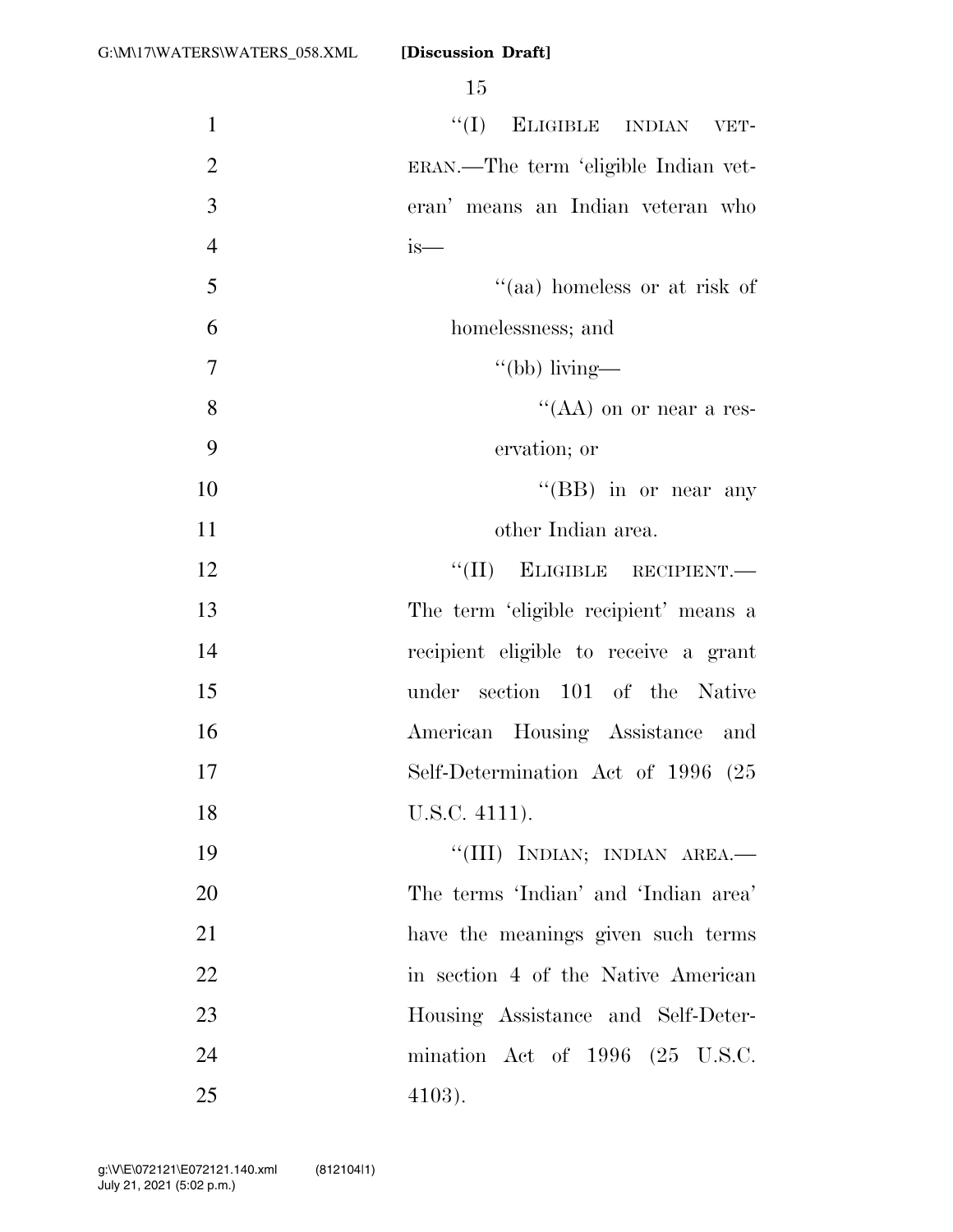| $\mathbf{1}$   | $``(IV)$ INDIAN VETERAN.—The                 |
|----------------|----------------------------------------------|
| $\overline{2}$ | term 'Indian veteran' means an In-           |
| 3              | dian who is a veteran.                       |
| $\overline{4}$ | "(V) PROGRAM.—The term 'Pro-                 |
| 5              | gram' means the Tribal HUD-VASH              |
| 6              | program carried out under clause (ii).       |
| 7              | "(VI) TRIBAL ORGANIZATION.-                  |
| 8              | The term 'tribal organization' has the       |
| 9              | meaning given such term in section 4         |
| 10             | of the Indian Self-Determination and         |
| 11             | Education Assistance Act (25 U.S.C.          |
| 12             | 5304).                                       |
| 13             | PROGRAM SPECIFICATIONS.<br>``(ii)            |
| 14             | The Secretary shall use not less than 5      |
| 15             | percent of the amounts made available for    |
| 16             | rental assistance under this paragraph to    |
| 17             | carry out a rental assistance and sup-       |
| 18             | ported housing program, to be known as       |
| 19             | the Tribal HUD-VASH program, in con-         |
| 20             | junction with the Secretary of Veterans Af-  |
| 21             | fairs, by awarding grants for the benefit of |
| 22             | eligible Indian veterans.                    |
| 23             | ``(iii) MODEL.                               |
| 24             | "(I) IN GENERAL.—Except as                   |
| 25             | provided in subclause (II), the Sec-         |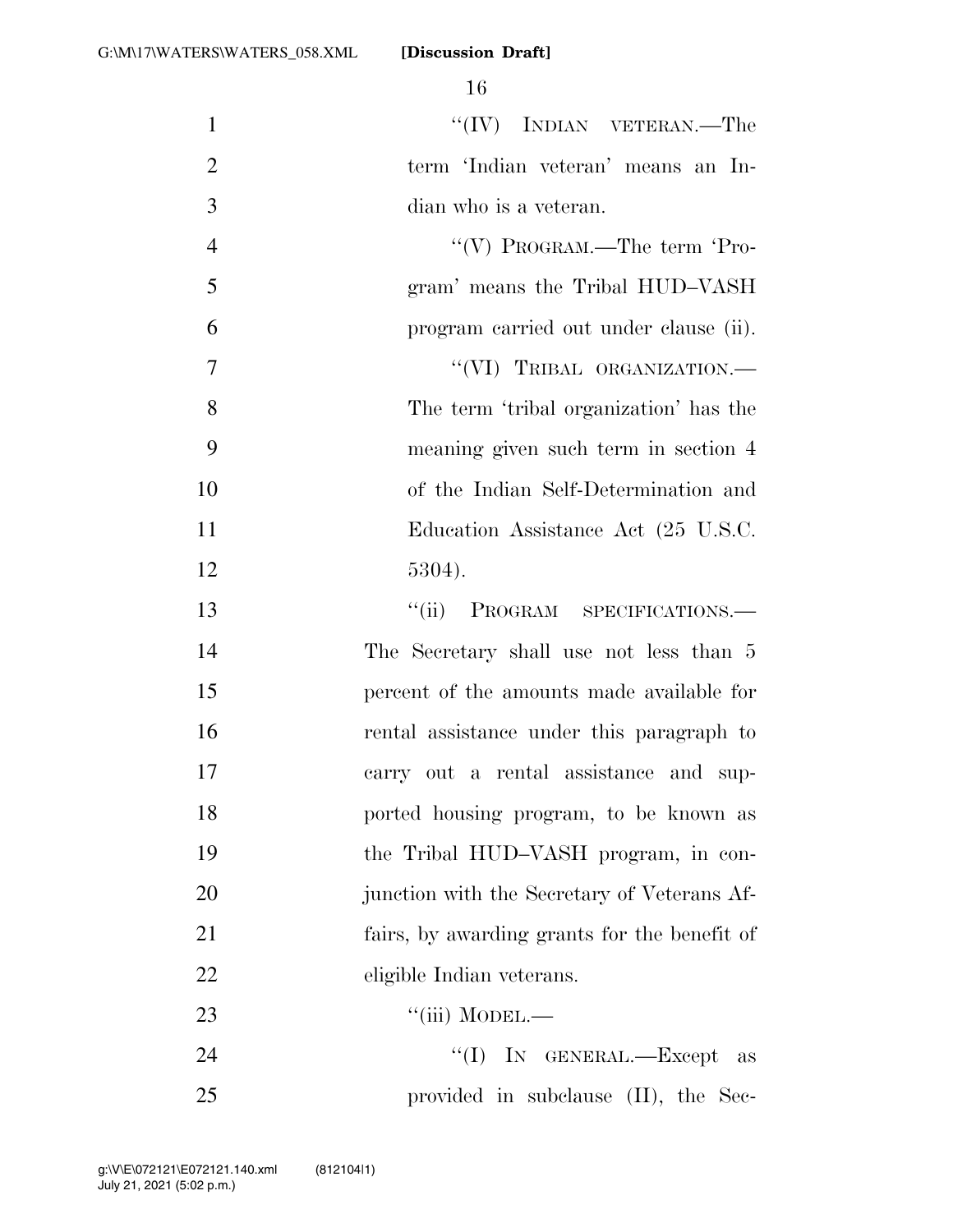17

 retary shall model the Program on the rental assistance and supported hous- ing program authorized under sub- paragraph (A) and applicable appro- priations Acts, including administra- tion in conjunction with the Secretary of Veterans Affairs. 8 "(II) EXCEPTIONS.— 9 "(aa) SECRETARY OF HOUS-10 ING AND URBAN DEVELOP-11 MENT.—After consultation with Indian tribes, eligible recipients, and any other appropriate tribal 14 organizations, the Secretary may make necessary and appropriate modifications to facilitate the use of the Program by eligible recipi- ents to serve eligible Indian vet-19 erans. 20 "(bb) SECRETARY OF VET- ERANS AFFAIRS.—After consulta-22 tion with Indian tribes, eligible 23 recipients, and any other appro- priate tribal organizations, the Secretary of Veterans Affairs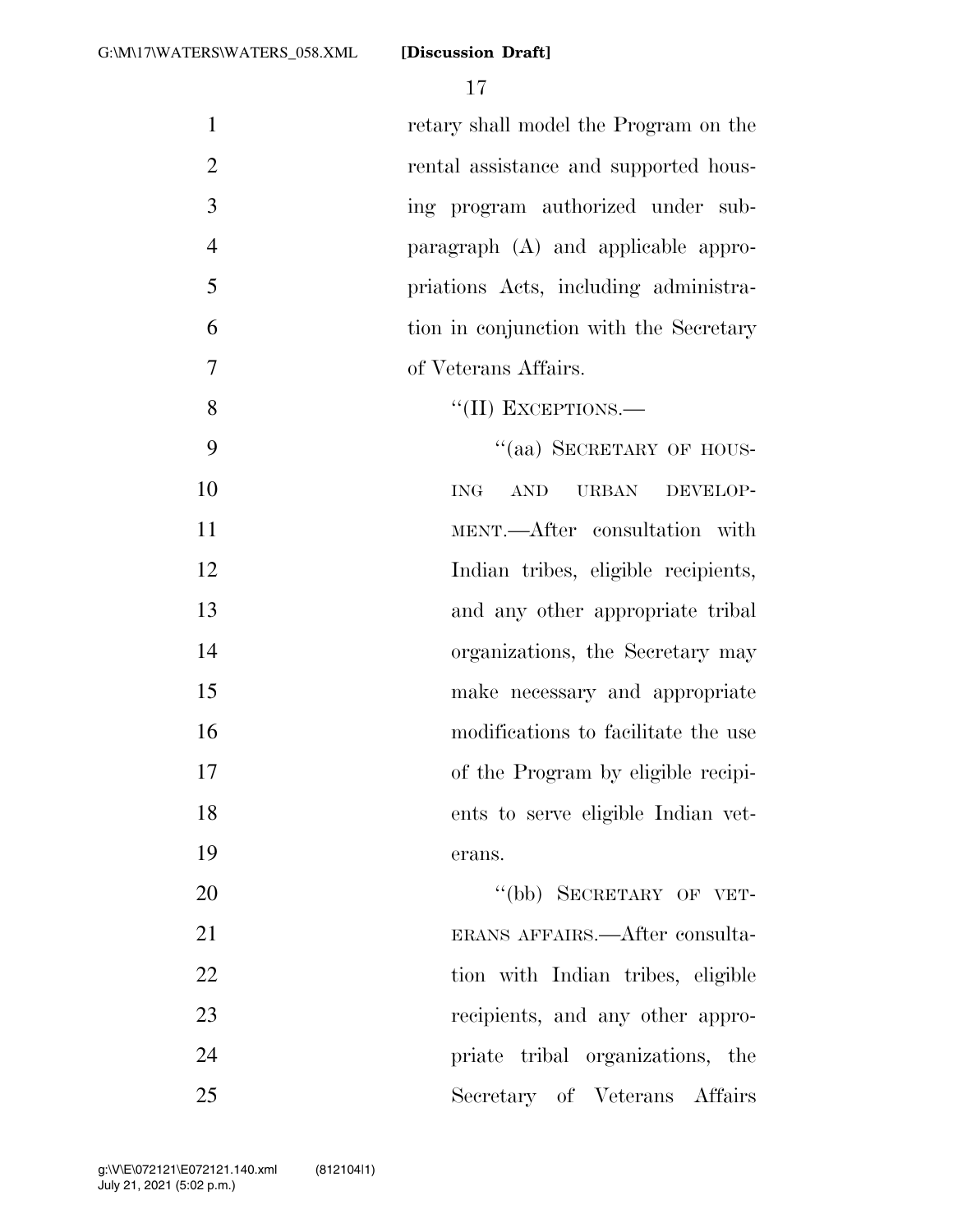| $\mathbf{1}$   | may make necessary and appro-              |
|----------------|--------------------------------------------|
| $\overline{2}$ | priate modifications to facilitate         |
| 3              | the use of the Program by eligi-           |
| $\overline{4}$ | ble recipients to serve eligible In-       |
| 5              | dian veterans.                             |
| 6              | "(iv) ELIGIBLE RECIPIENTS.—The             |
| $\overline{7}$ | Secretary shall make amounts for rental    |
| 8              | assistance and associated administrative   |
| 9              | costs under the Program available in the   |
| 10             | form of grants to eligible recipients.     |
| 11             | "(v) FUNDING CRITERIA.—The Sec-            |
| 12             | retary shall award grants under the Pro-   |
| 13             | gram based on-                             |
| 14             | $\lq\lq$ (I) need;                         |
| 15             | $\lq\lq$ (II) administrative capacity; and |
| 16             | "(III) any other funding criteria          |
| 17             | established by the Secretary in a no-      |
| 18             | tice published in the Federal Register     |
| 19             | after consulting with the Secretary of     |
| 20             | Veterans Affairs.                          |
| 21             | "(vi) ADMINISTRATION.—Grants               |
| 22             | awarded under the Program shall be ad-     |
| 23             | ministered in accordance with the Native   |
| 24             | American Housing Assistance and Self-De-   |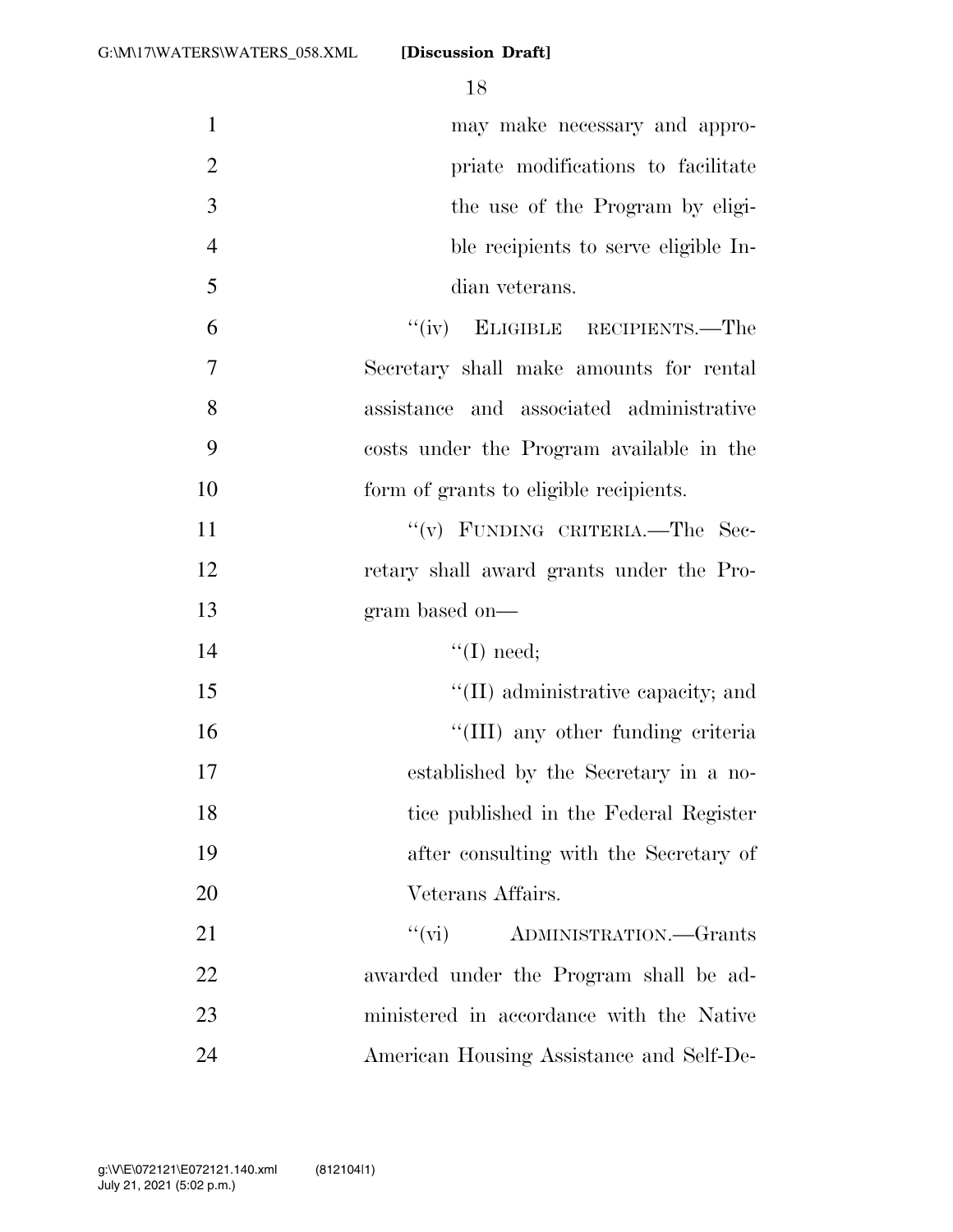| $\mathbf{1}$   | termination Act of $1996$ (25 U.S.C. 4101)               |
|----------------|----------------------------------------------------------|
| $\overline{2}$ | et seq.), except that recipients shall—                  |
| $\mathfrak{Z}$ | $\lq\lq$ submit to the Secretary, in a                   |
| $\overline{4}$ | manner prescribed by the Secretary,                      |
| 5              | reports on the utilization of rental as-                 |
| 6              | sistance provided under the Program;                     |
| 7              | and                                                      |
| 8              | $\lq\lq$ (II) provide to the Secretary in-               |
| 9              | formation specified by the Secretary                     |
| 10             | to assess the effectiveness of the Pro-                  |
| 11             | gram in serving eligible Indian vet-                     |
| 12             | erans.                                                   |
| 13             | "(vii) CONSULTATION.—                                    |
| 14             | "(I) GRANT RECIPIENTS; TRIBAL                            |
| 15             | ORGANIZATIONS.—The Secretary,<br>$\overline{\mathbf{m}}$ |
| 16             | coordination with the Secretary of                       |
| 17             | Veterans Affairs, shall consult with el-                 |
| 18             | igible recipients and any other appro-                   |
| 19             | priate tribal organization on the de-                    |
| 20             | sign of the Program to ensure the ef-                    |
| 21             | fective delivery of rental assistance                    |
| 22             | and supportive services to eligible In-                  |
| 23             | dian veterans under the Program.                         |
| 24             | INDIAN HEALTH<br>``(II)<br>SERV-                         |
| 25             | ICE.—The Director of the Indian                          |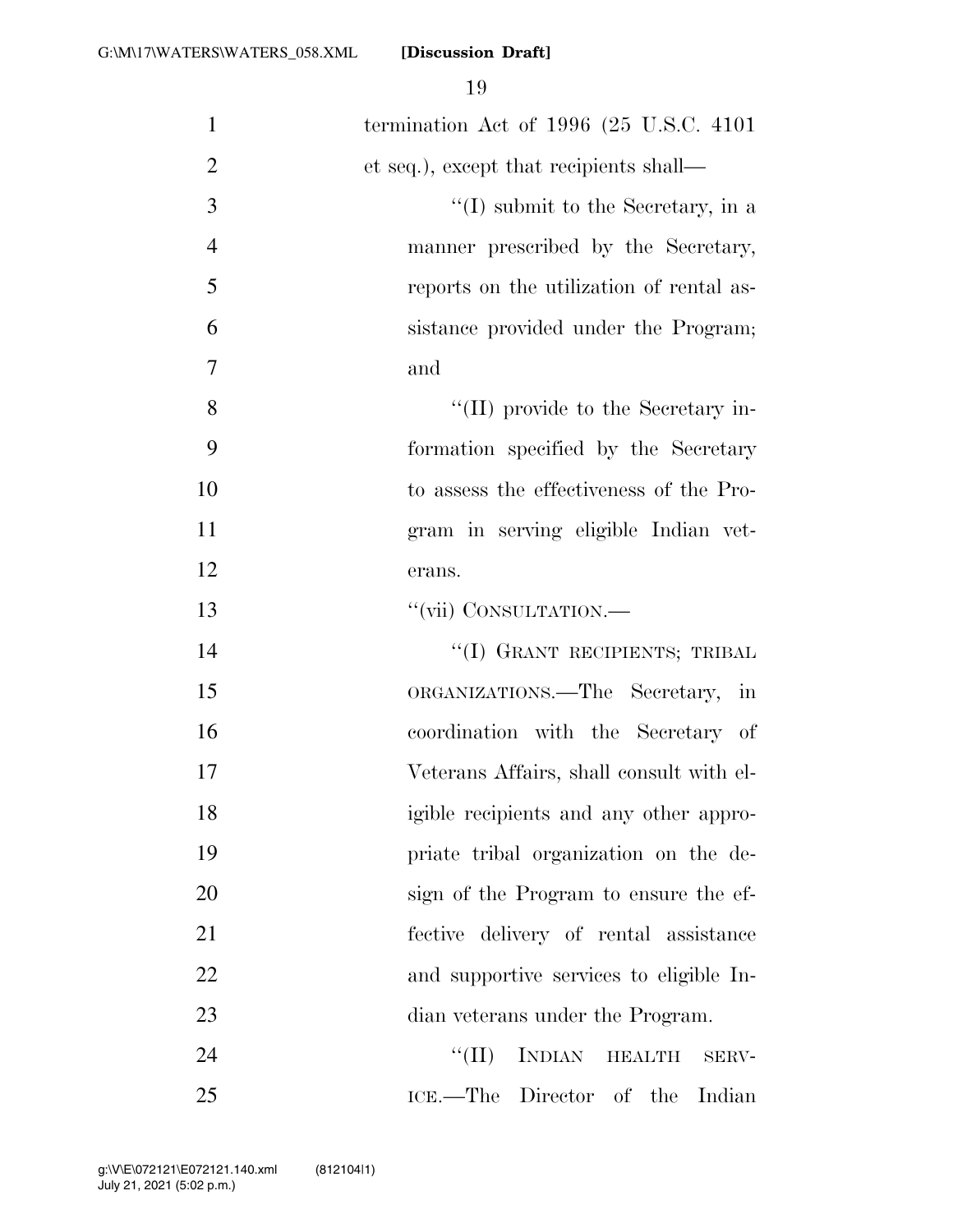Health Service shall provide any as- sistance requested by the Secretary or the Secretary of Veterans Affairs in carrying out the Program.

''(viii) WAIVER.—

 ''(I) IN GENERAL.—Except as provided in subclause (II), the Sec-8 retary may waive or specify alter- native requirements for any provision of law (including regulations) that the Secretary administers in connection with the use of rental assistance made available under the Program if the Secretary finds that the waiver or al- ternative requirement is necessary for 16 the effective delivery and administra- tion of rental assistance under the Program to eligible Indian veterans.

19 ''(II) EXCEPTIONS.—The Sec-20 retary may not waive or specify alter- native requirements under subclause (I) for any provision of law (including regulations) relating to labor stand-24 ards or the environment.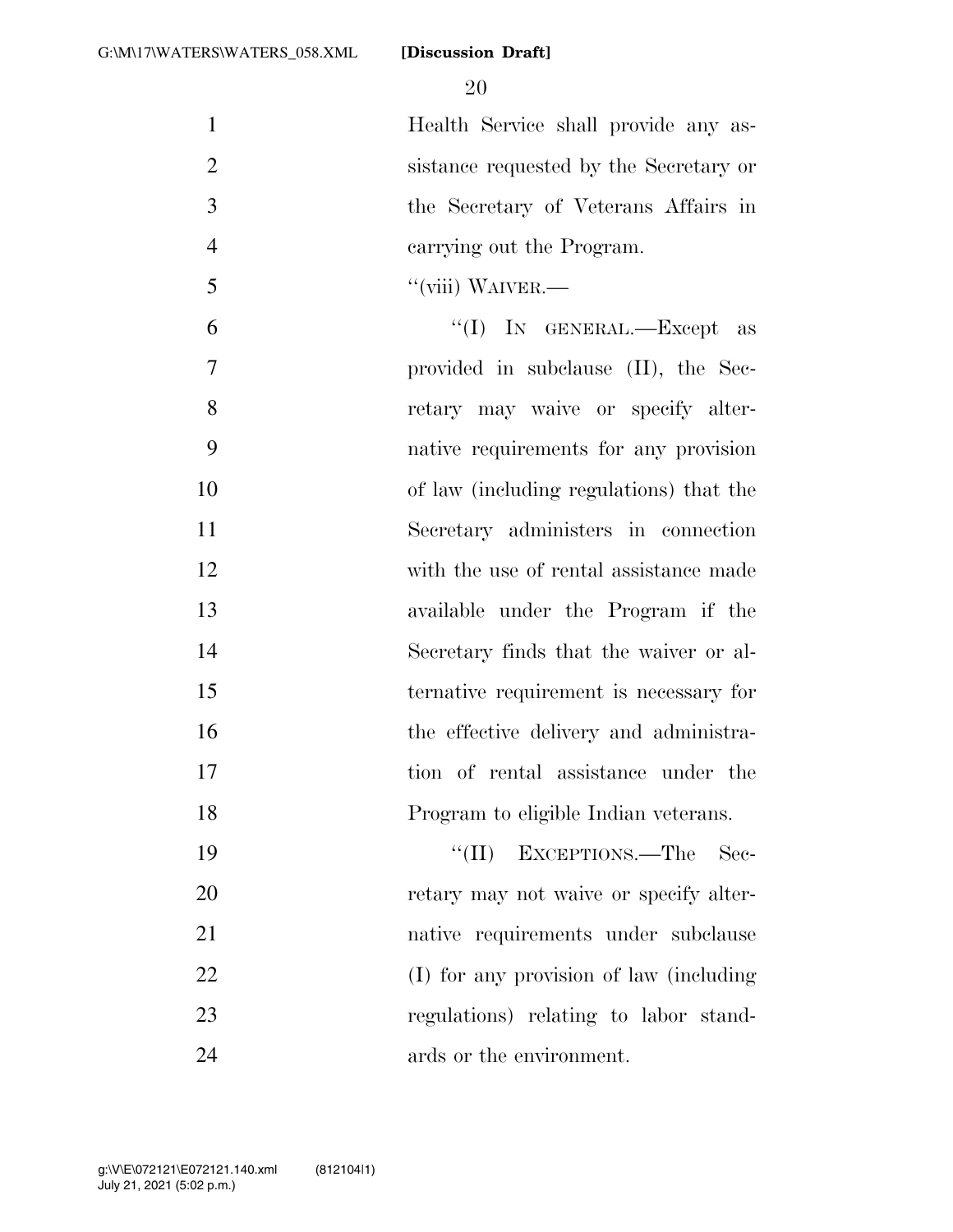21

1 "(ix) RENEWAL GRANTS.—The Sec-2 retary may— ''(I) set aside, from amounts made available for tenant-based rental assistance under this subsection and without regard to the amounts used for new grants under clause (ii), such amounts as may be necessary to

- 9 award renewal grants to eligible re-10 cipients that received a grant under
- 11 the Program in a previous year; and 12 ''(II) specify criteria that an eli-

 gible recipient must satisfy to receive a renewal grant under subclause (I), including providing data on how the eligible recipient used the amounts of any grant previously received under 18 the Program.

19  $"(\mathbf{x})$  REPORTING.

 ''(I) IN GENERAL.—Not later 21 than 1 year after the date of enact- ment of the Tribal HUD–VASH Act 23 of 2021, and every 5 years thereafter, the Secretary, in coordination with the Secretary of Veterans Affairs and the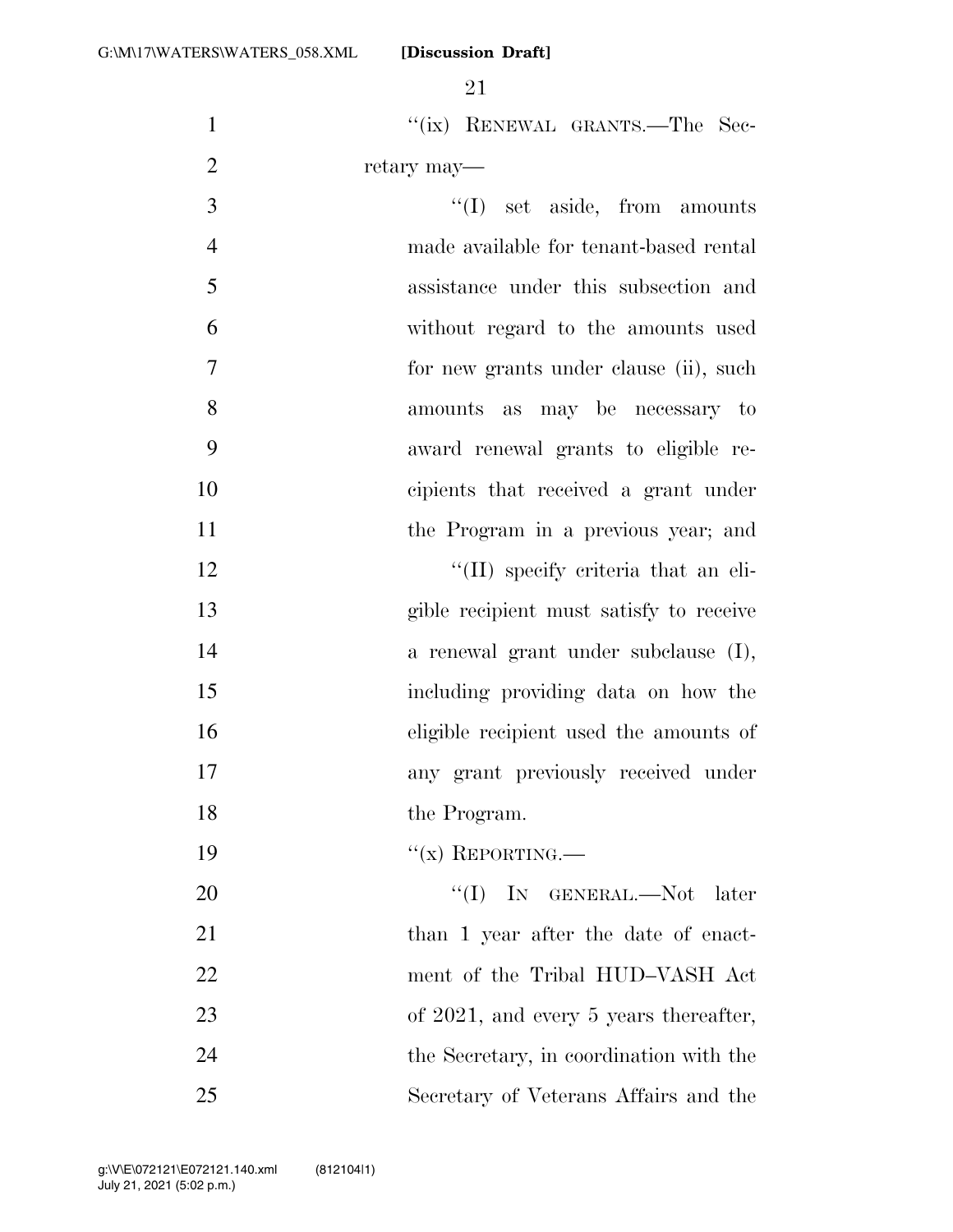Director of the Indian Health Service, shall—  $"(aa)$  conduct a review of the implementation of the Pro- gram, including any factors that may have limited its success; and ''(bb) submit a report de- scribing the results of the review under item (aa) to— 10 ''(AA) the Committee on Indian Affairs, the Com-12 mittee on Banking, Housing, and Urban Affairs, the Committee on Veterans' Af- fairs, and the Committee on Appropriations of the Sen- ate; and 18 ''(BB) the Sub- committee on Indian, Insu- lar and Alaska Native Af- fairs of the Committee on 22 Natural Resources, the Committee on Financial Services, the Committee on Veterans' Affairs, and the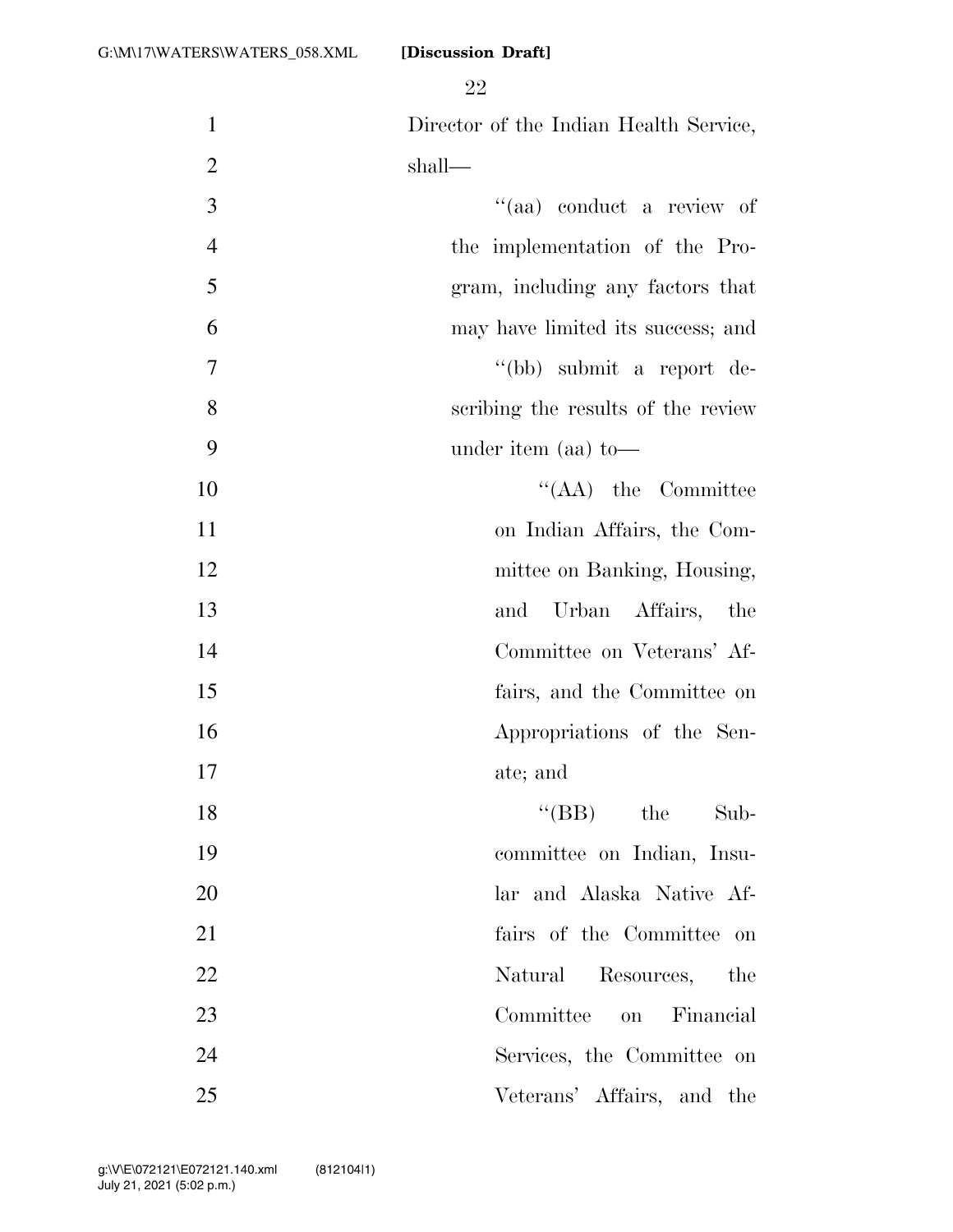| $\mathbf{1}$   | Committee on Appropria-                  |
|----------------|------------------------------------------|
| $\overline{2}$ | tions of the House of Rep-               |
| 3              | resentatives.                            |
| $\overline{4}$ | "(II) ANALYSIS OF HOUSING                |
| 5              | STOCK LIMITATION.—The Secretary          |
| 6              | shall include in the initial report sub- |
| 7              | mitted under subclause (I) a descrip-    |
| 8              | tion of-                                 |
| 9              | "(aa) any regulations gov-               |
| 10             | erning the use of formula current        |
| 11             | assisted stock (as defined in sec-       |
| 12             | tion $1000.314$ of title 24, Code of     |
| 13             | Federal Regulations (or any suc-         |
| 14             | cessor regulation) within the            |
| 15             | Program;                                 |
| 16             | "(bb) the number of recipi-              |
| 17             | ents of grants under the Pro-            |
| 18             | gram that have reported the reg-         |
| 19             | ulations described in item (aa) as       |
| 20             | a barrier to implementation of           |
| 21             | the Program; and                         |
| 22             | "(cc) proposed alternative               |
| 23             | legislation or regulations devel-        |
| 24             | oped by the Secretary in con-            |
| 25             | sultation with recipients<br>οf          |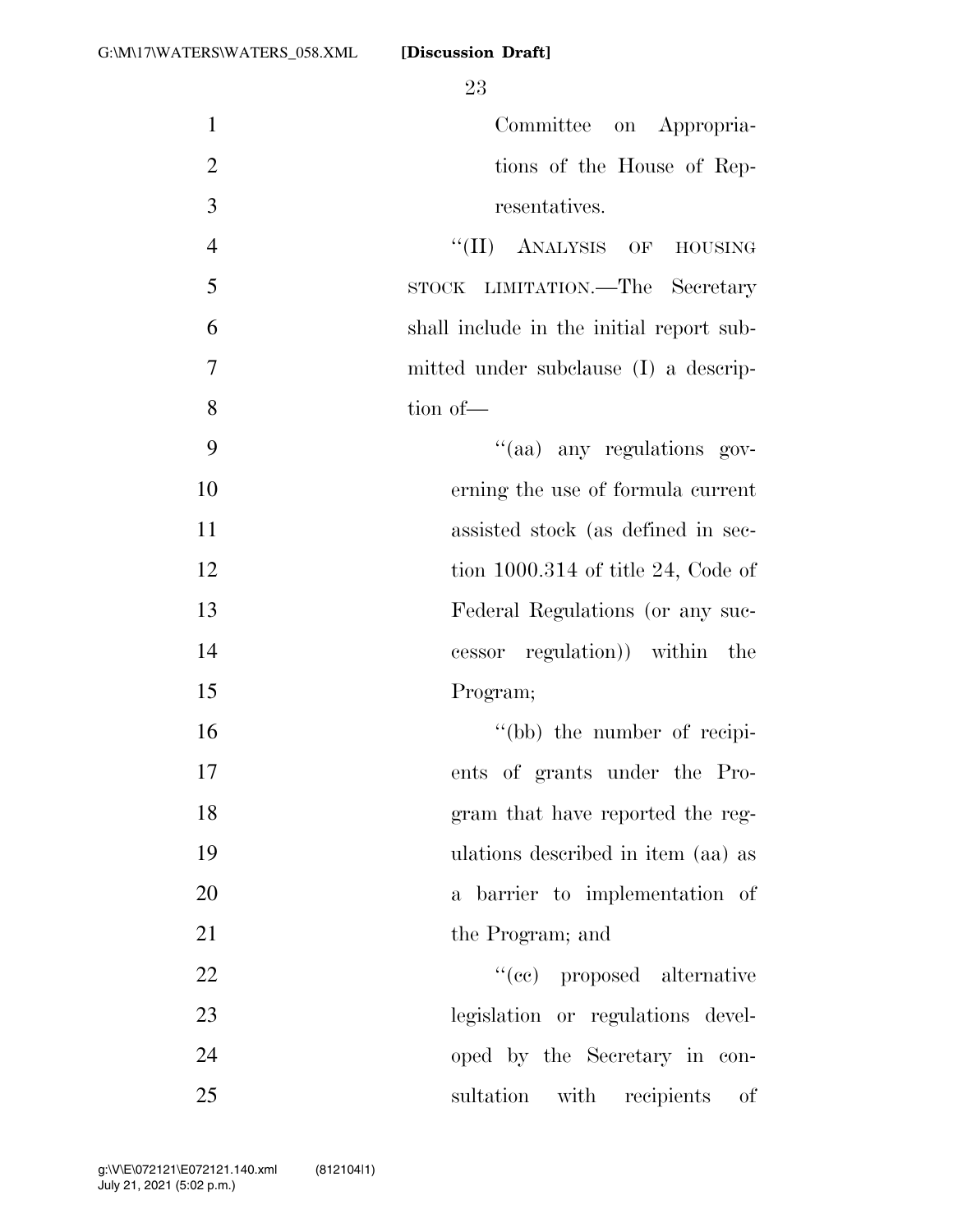| $\mathbf{1}$   | grants under the Program to                         |
|----------------|-----------------------------------------------------|
| $\overline{2}$ | allow the use of formula current                    |
| 3              | assisted stock within the Pro-                      |
| $\overline{4}$ | gram.".                                             |
| 5              | SEC. 502. LOAN GUARANTEES FOR INDIAN HOUSING.       |
| 6              | (a) AUTHORIZATION OF APPROPRIATIONS.—Section        |
| $\overline{7}$ | 184(i) of the Housing and Community Development Act |
| 8              | of 1992 (12 U.S.C. 1715z-13a(i)) is amended—        |
| 9              | $(1)$ in paragraph $(5)$ —                          |
| 10             | $(A)$ in subparagraph $(C)$ , by striking           |
| 11             | "2008 through $2012"$ and inserting "2022"          |
| 12             | through $2026$ "; and                               |
| 13             | $(2)$ by striking paragraph $(7)$ and inserting the |
| 14             | following new paragraph:                            |
| 15             | "(7) AUTHORIZATION OF APPROPRIATIONS.               |
| 16             | There are authorized to be appropriated to the      |
| 17             | Guarantee Fund to carry out this section—           |
| 18             | "(A) $$12,200,000$ for fiscal year 2022;            |
| 19             | "(B) $$12,800,000$ for fiscal year 2023;            |
| 20             | "(C) $$13,400,000$ for fiscal year 2024;            |
| 21             | "(D) $$14,000,000$ for fiscal year 2025;            |
| 22             | and                                                 |
| 23             | "(E) $$14,700,000$ for fiscal year 2026.".          |
| 24             | (b) FORECLOSURE PROCEEDINGS.—                       |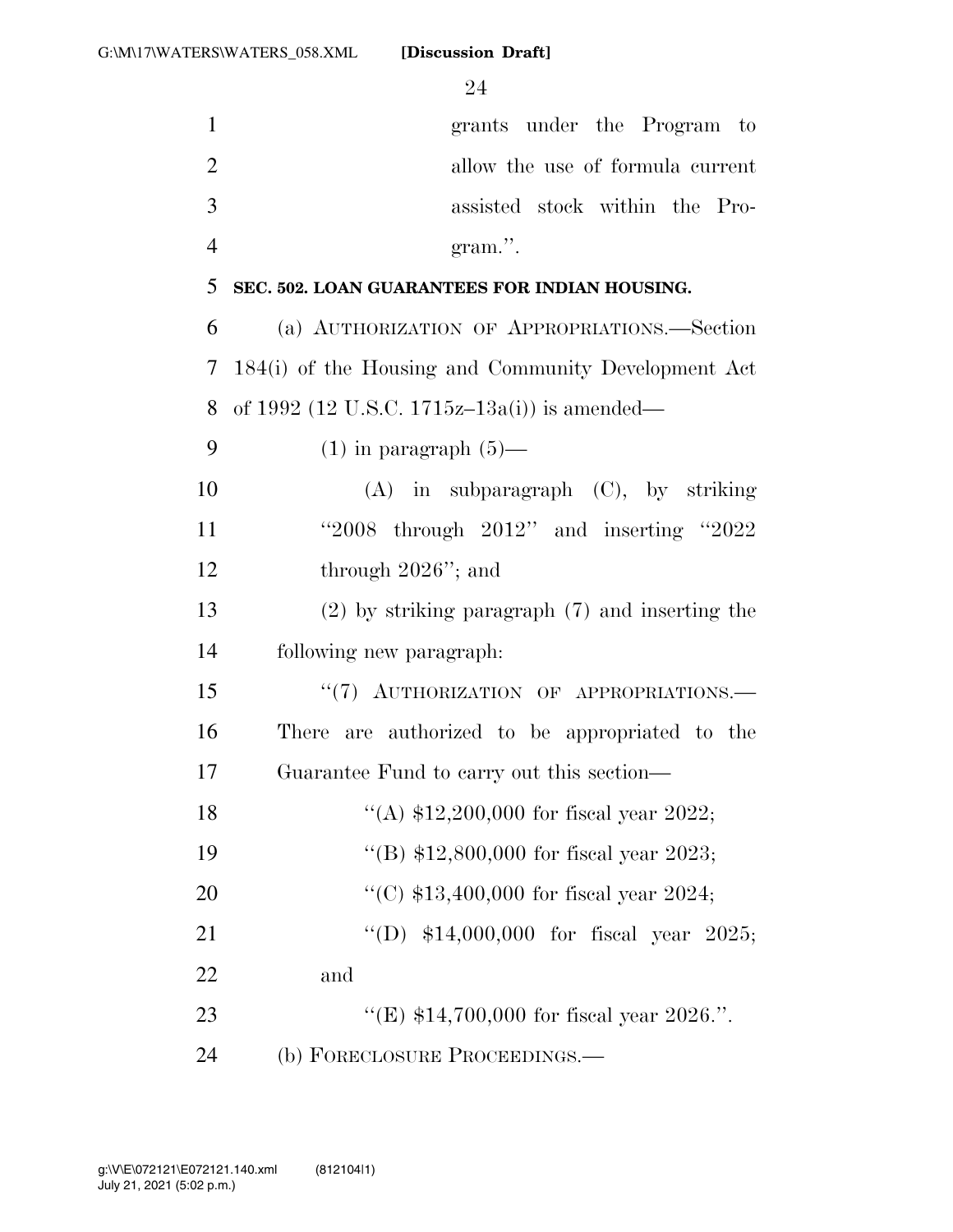(1) JURISDICTION.—Paragraph (1) of section 184(h) of the Housing and Community Development 3 Act of 1992 (12 U.S.C. 1715z–13a(h)(1)) is amend-ed—

5 (A) in subparagraph $(A)(i)$ , by inserting ", including in a tribal court having jurisdiction,'' after ''notice of such action to the Secretary)''; and

 (B) in subparagraph (B), by inserting be- fore the period at the end the following: '', which may include initiating foreclosure pro- ceedings in the tribal court having jurisdiction, but if the tribal court does not hold proceedings on a foreclosure complaint within the period provided under applicable law or within 90 days of service of the foreclosure complaint (which- ever is longer), the Secretary may voluntarily dismiss the tribal court action and proceed to file in another court of competent jurisdiction''. (2) CONTRACT ATTORNEYS.—Clause (i) of sec-21 tion  $184(h)(1)(A)$  of the Housing and Community Development Act of 1992 (12 U.S.C. 1715z–  $23 \text{ 13a(h)(1)}$ , as amended by subsection (b) of this sec- tion, is further amended by adding at the end the following: ''The Attorney General may contract for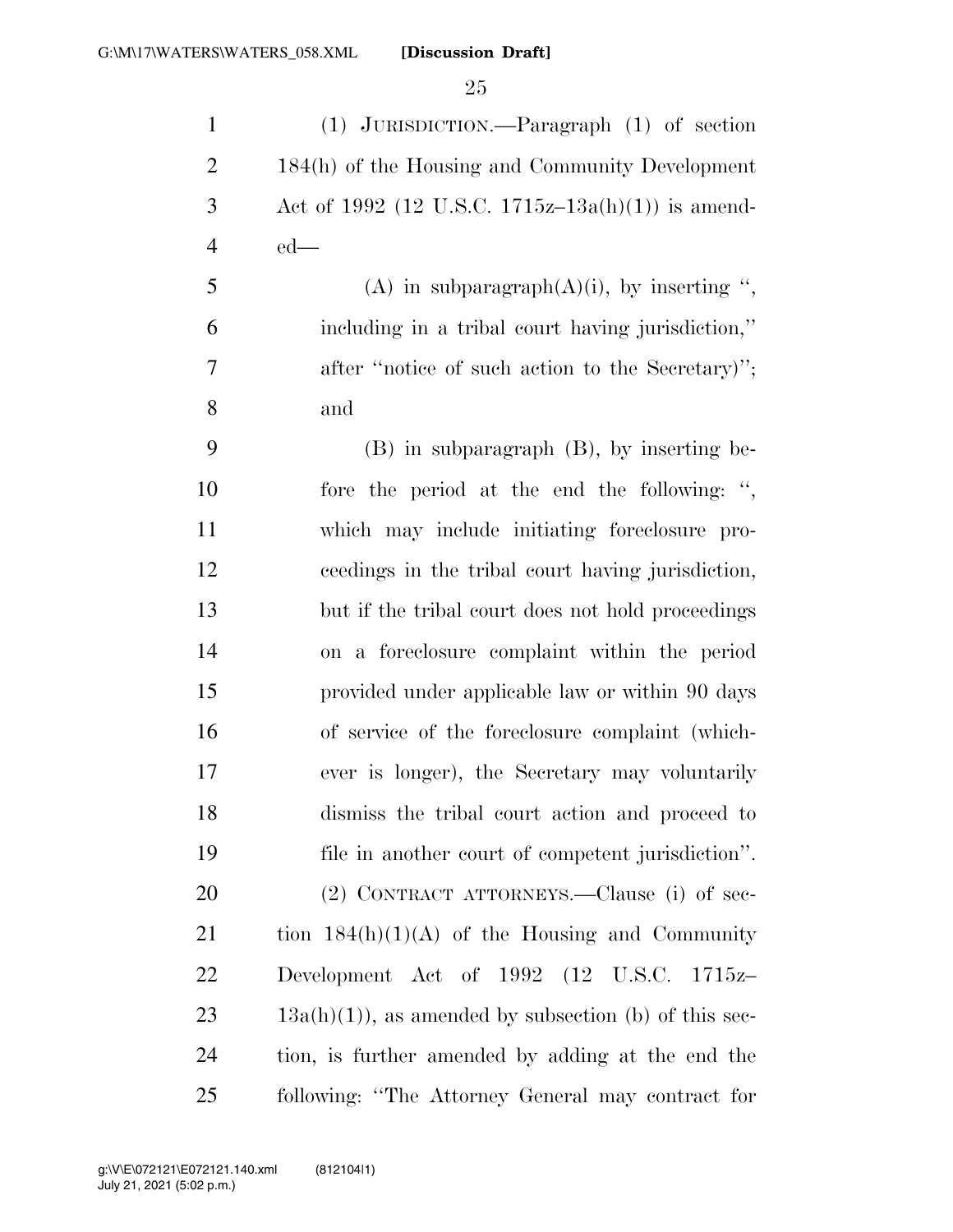and use the services of private attorneys in handling such foreclosure proceedings if the Attorney General determines use of such attorneys will facilitate com-petent and cost-effective representation.''.

## **SEC. 503. SET-ASIDE OF USDA RURAL HOUSING FUNDING FOR INDIAN TRIBES.**

 Section 509 of the Housing Act of 1949 (42 U.S.C. 1479) is amended by adding at the end the following new subsection:

 ''(g) SET-ASIDE FOR INDIAN TRIBES.—For each fis- cal year, the Secretary shall set aside and reserve for as- sistance for Indian tribes (as such term is defined in sec- tion 4 of the Native American Housing Assistance and Self-Determination Act of 1996 (25 U.S.C. 4103)) an amount equal to 5.0 percent in each fiscal year of the ag- gregate amount of lending authority, budget authority, or guarantee authority, as appropriate, made available for such fiscal year for assistance under each of sections 502, 504, 515, 533, and 538 and of the aggregate amount made available to the Rural Utilities Service to carry out programs or activities. The procedure under this section for reserving amounts shall also provide that any assist- ance set aside in any fiscal year for Indian tribes that has not been expended by a reasonable date established by the Secretary shall be made available and allocated under the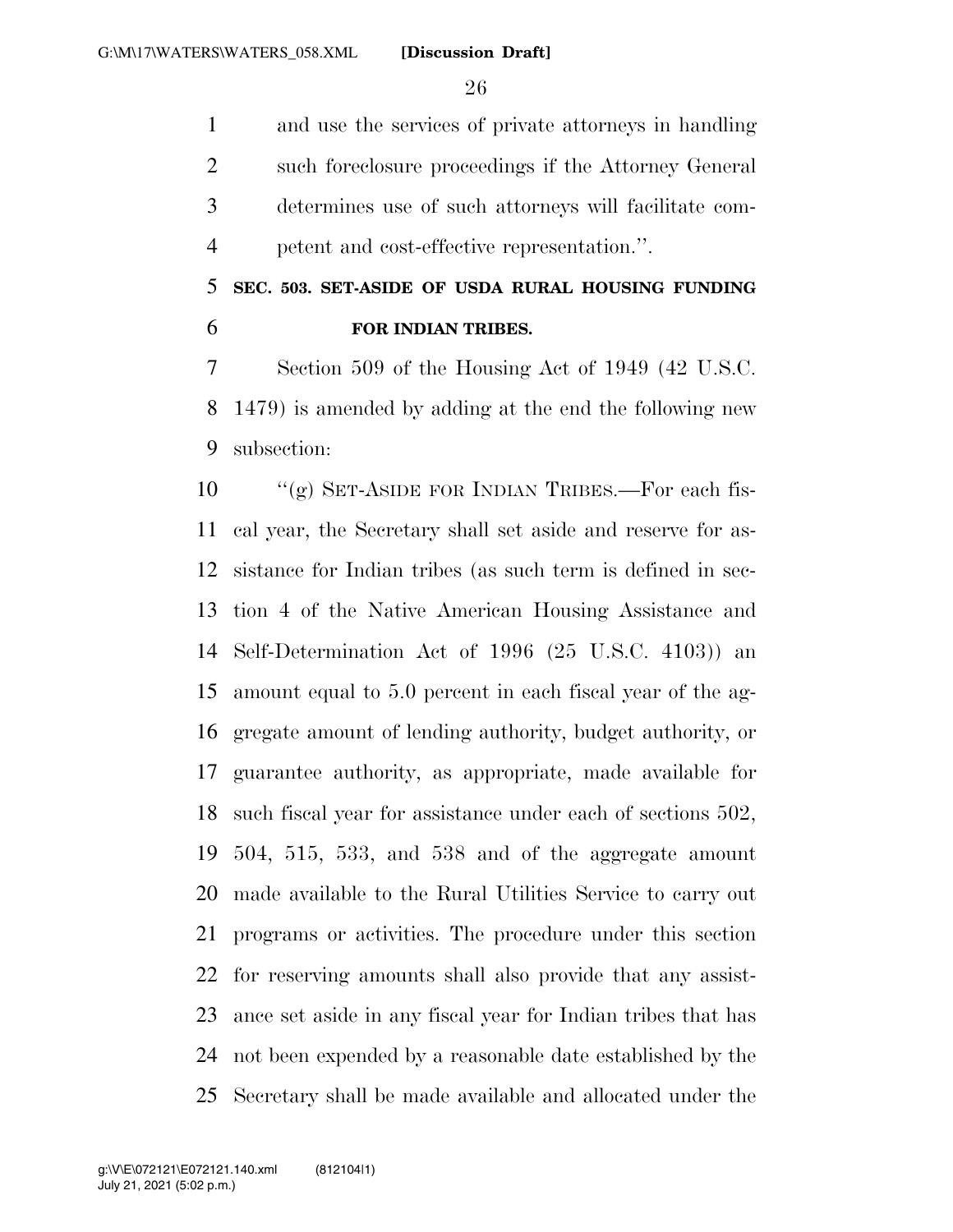laws and regulations relating to such assistance, notwith-

standing this subsection.''.

## **SEC. 504. INDIAN TRIBE ELIGIBILITY FOR HUD HOUSING COUNSELING.**

 Paragraph (4) of section 106(a) of the Housing and 6 Urban Development Act of 1968 (12 U.S.C. 1701 $x(a)(4)$ ) is amended—

8 (1) in subparagraph  $(A)$ —

 (A) by striking ''and'' and inserting a comma; and

 (B) by inserting before the period at the end the following: '', Indian tribes, and tribally designated housing entities. For purposes of this paragraph, the terms 'Indian tribe' and 'tribally designated housing entity' shall have the same meanings given such terms in section 4 of the Native American Housing Assistance and Self-Determination Act of 1996 (25 U.S.C. 4103)''; and

 (2) in subparagraph (B), by inserting '', Indian tribes, and tribally designated housing entities'' after 22 "organizations".

## **SEC. 505. COMPETITIVE GRANTS.**

 Title VII (25 U.S.C. 4211 et seq.) is amended by adding at the end the following new section: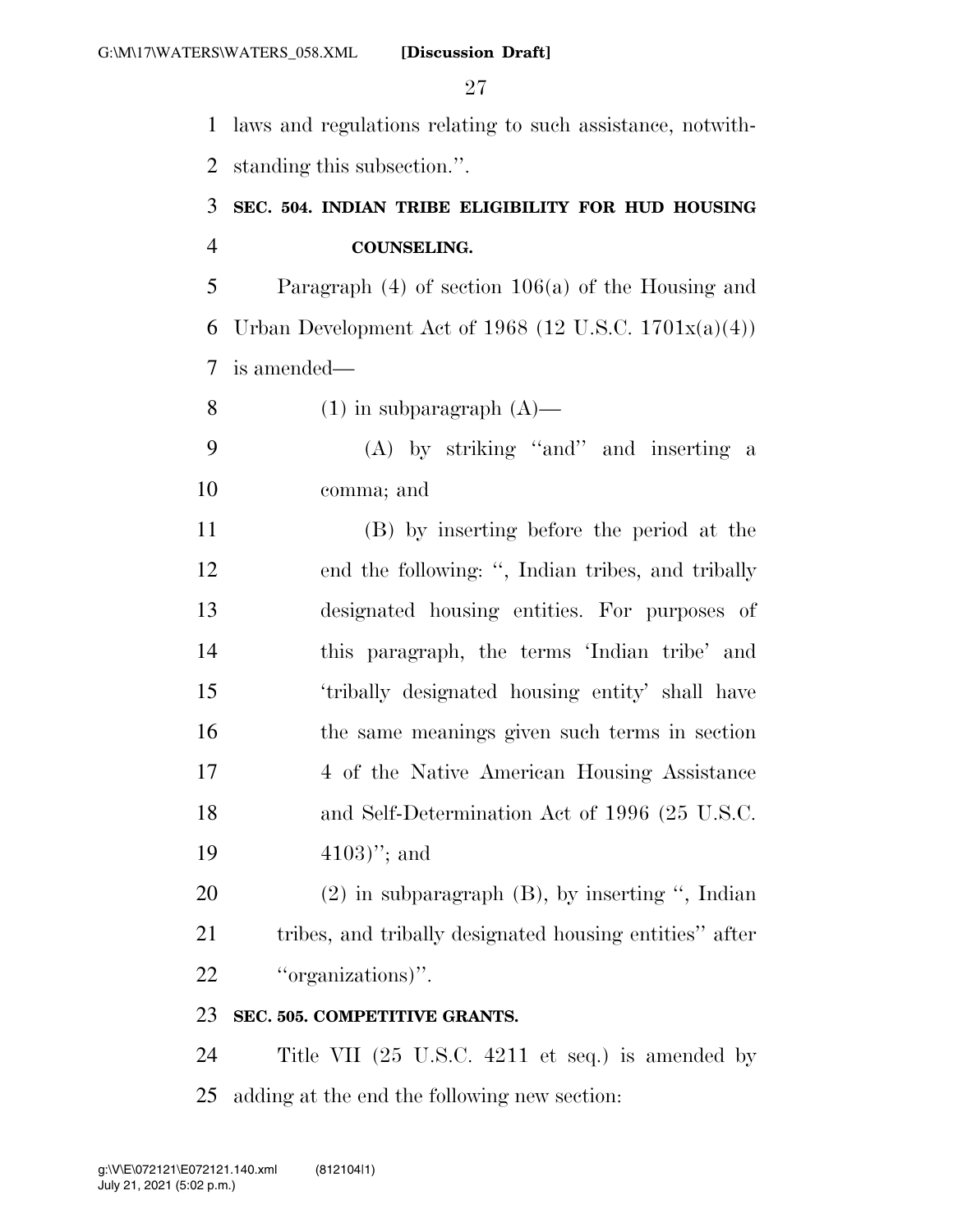#### **''SEC. 706. COMPETITIVE GRANTS.**

 ''(a) AUTHORITY.—To the extent amounts are made available pursuant to subsection (d), the Secretary shall make grants under this section, pursuant to a competition for such grants, to eligible recipients of block grants under title I that apply for grants under this section for use only for carrying out eligible affordable housing activities under section 202 (25 U.S.C. 4132).

 ''(b) PRIORITY; CONSIDERATIONS.—In awarding grants under this section, the Secretary shall—

 $\mathcal{L}(1)$  give priority to projects for construction, and related necessary infrastructure, that will in-crease the inventory of affordable housing;

 ''(2) encourage housing rehabilitation projects that will increase the useful life of existing afford- able housing dwelling units and alleviate sub-standard housing conditions;

 ''(3) encourage necessary affordable housing-re- lated infrastructure projects that will enable future construction or rehabilitation; and

21 ''(4) consider need and administrative capacity of applicants.

23 "(c) ADMINISTRATIVE COSTS.—Of any amounts made available pursuant to subsection (d) for any fiscal year, not more than 1 percent may be used by the Sec-retary for necessary costs of administering and overseeing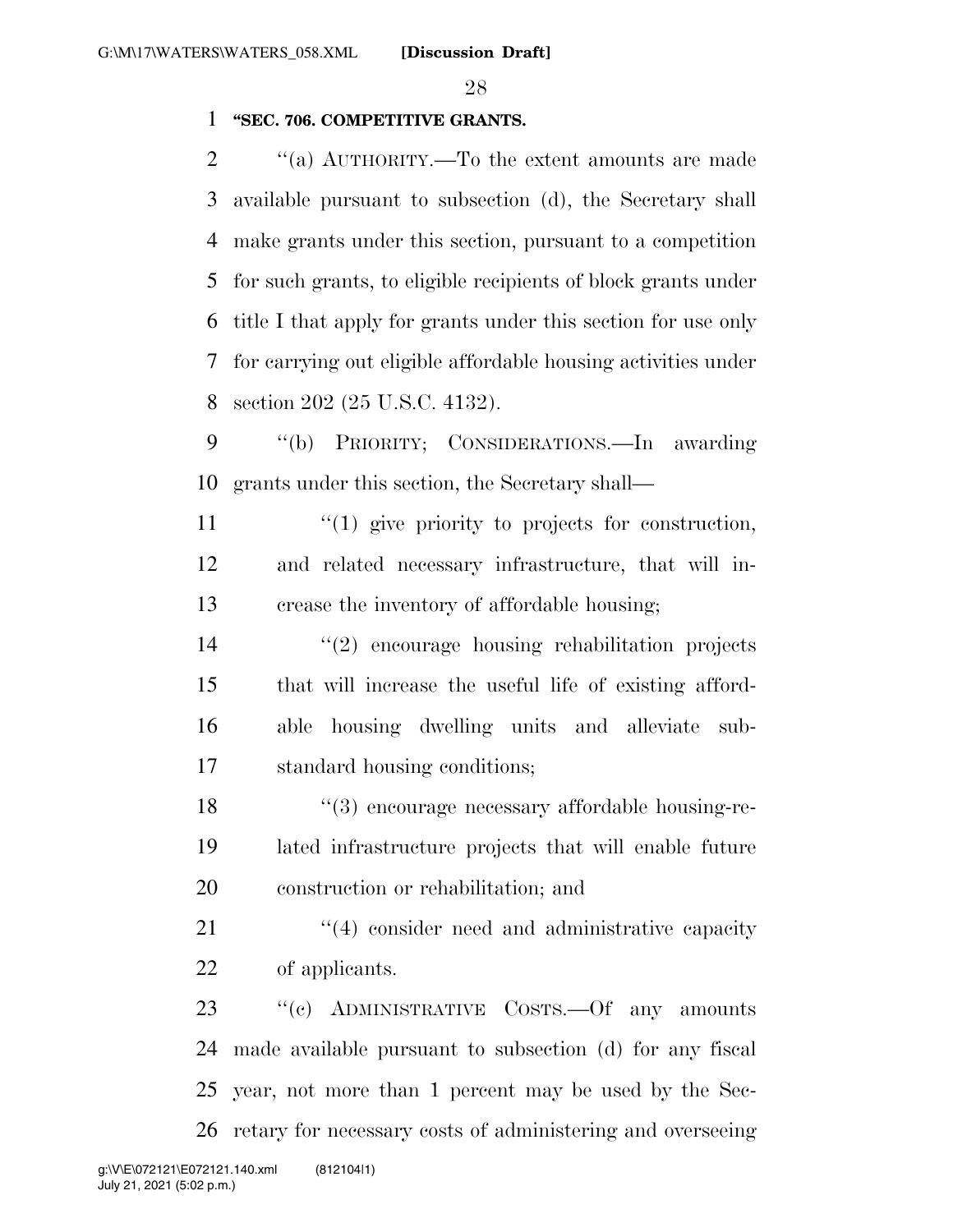the obligation and expenditure of amounts made available

for grants under this section.

 ''(d) AUTHORIZATION OF APPROPRIATIONS.—There is authorized to be appropriated for grants under this sec-tion—

6  $\frac{4}{1}$  \$100,000,000 for fiscal year 2022;

7  $\frac{1}{2}$   $\frac{1}{2}$  \$105,000,000 for fiscal year 2023;

''(3) \$110,000,000 for fiscal year 2024;

9 ''(4) \$115,000,000 for fiscal year 2025; and

''(5) \$120,000,000 for fiscal year 2026.''.

## **TITLE VI—MISCELLANEOUS**

## **SEC. 601. LANDS TITLE REPORT COMMISSION.**

 Section 501 of the American Homeownership and Economic Opportunity Act of 2000 (25 U.S.C. 4043 note) is amended—

 (1) in subsection (a), by striking ''Subject to sums being provided in advance in appropriations Acts, there'' and inserting ''There''; and

19 (2) in subsection (b)(1) by striking "this Act" and inserting ''the Native American Housing Assist- ance and Self-Determination Reauthorization Act of 2021''.

## **SEC. 602. LEASEHOLD INTEREST IN TRUST OR RESTRICTED**

- **LANDS FOR HOUSING PURPOSES.**
- Section 702 (25 U.S.C. 4211) is amended—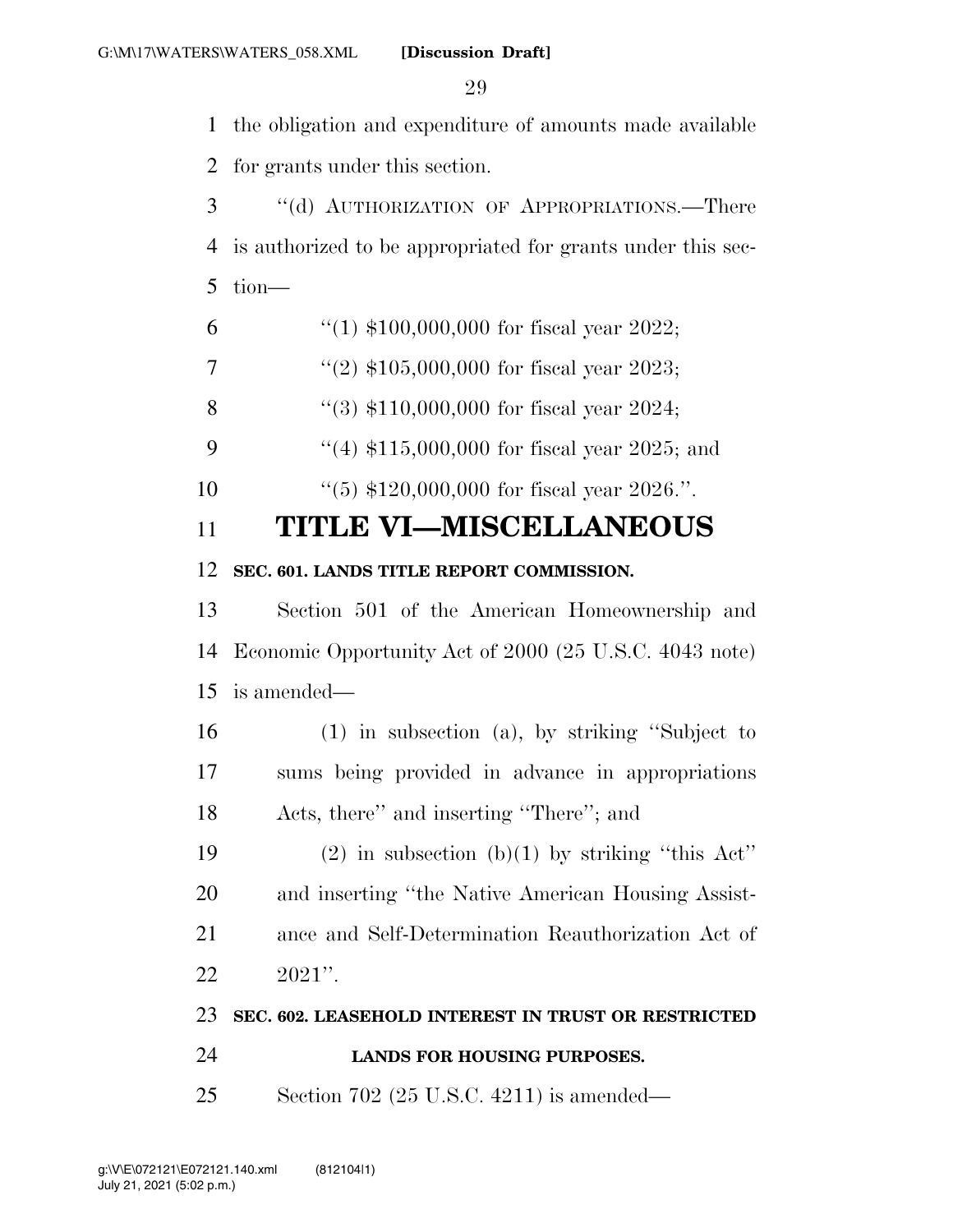1 (1) in subsection  $(c)(1)$ , by inserting ", whether enacted before, on, or after the date of the enact- ment of this section'' after ''law''; and (2) by striking ''50 years'' each place such term appears and inserting ''99 years''. **SEC. 603. EXEMPTION FOR INDIAN TRIBES FROM NATIONAL FLOOD INSURANCE PROGRAM PARTICIPA-**

#### **TION REQUIREMENT.**

 Paragraph (3) of section 3(a) of the Flood Disaster Protection Act of 1973 (42 U.S.C. 4003(a)(3)) is amend- ed by inserting before the semicolon at the end the fol- lowing: ''or for any Indian tribe that has in effect a plan for mitigating damage resulting from flooding that has been approved by the tribal government for the tribe''.

#### **[SEC. 604. COMPLIANCE WITH TREATY OBLIGATIONS.**

 The Secretary of Housing and Urban Development shall withhold all or partial funds to a tribe or tribal entity under this Act if, after consultation with the Secretary of the Interior and the tribe, the Secretary determines prior to disbursement that the tribe is not in compliance with obligations under its 1866 treaty with the United States as it relates to the inclusion of persons who are lineal de- scendants of Freedmen as having the rights of the citizens of such tribes, unless a federal court has issued a final order that determines the treaty obligations with respect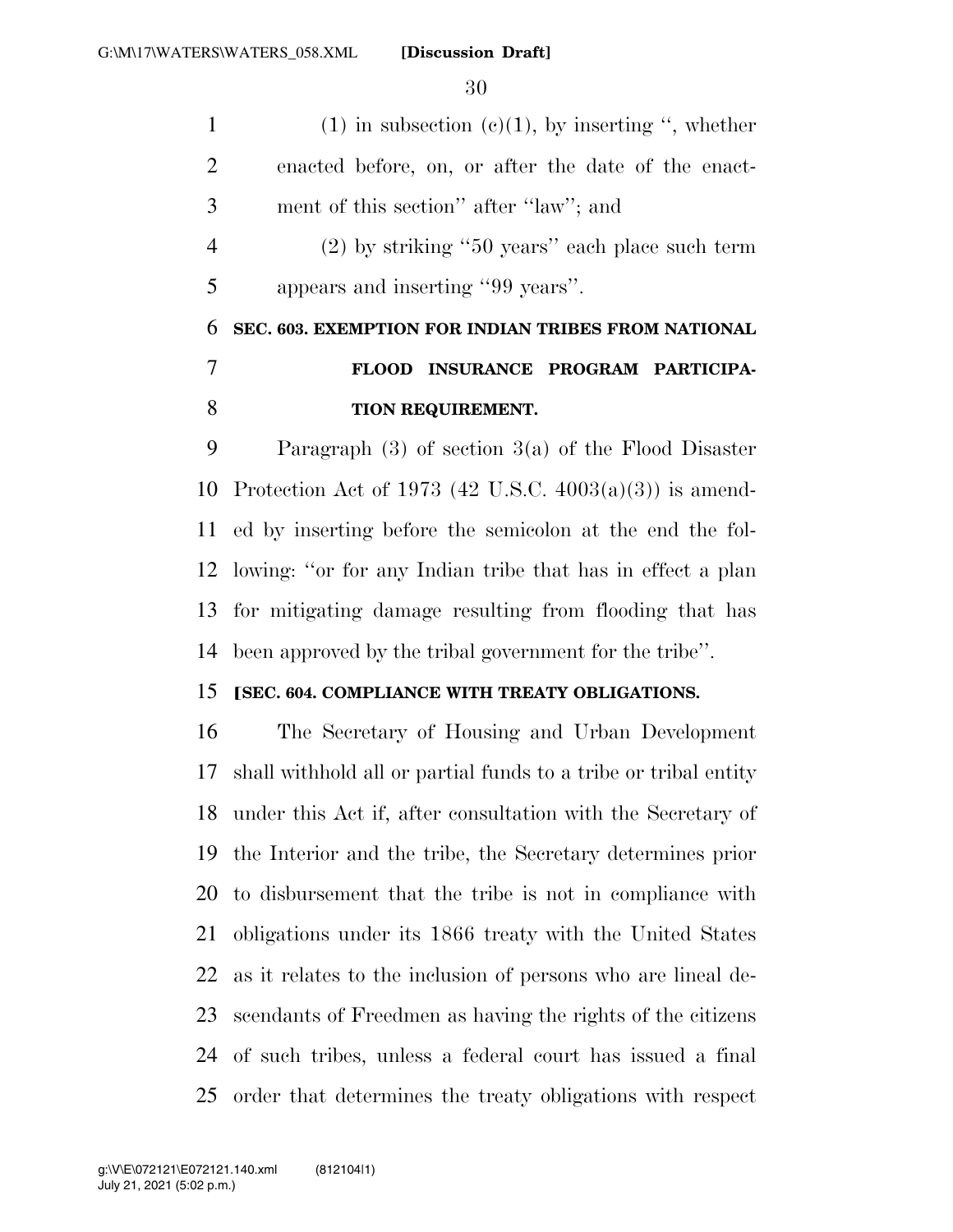to including Freedmen as citizens. For purposes of this subparagraph, a court order is not considered final if time remains for an appeal or application for discretionary re-4 view with respect to the order.

#### **SEC. 605. CLERICAL AMENDMENT.**

 The table of contents in section 1(b) is amended by striking the item relating to section 206 (treatment of funds).

# **TITLE VII—HOUSING FOR NATIVE HAWAIIANS**

**SEC. 701. REAUTHORIZATION OF NATIVE HAWAIIAN HOME-**

## **OWNERSHIP ACT.**

 Section 824 (25 U.S.C. 4243) is amended to read as follows:

#### **''SEC. 824. AUTHORIZATION OF APPROPRIATIONS.**

 ''There are authorized to be appropriated to the De- partment of Housing and Urban Development for grants under this title—

- ''(1) \$13,000,000 for fiscal year 2022;
- ''(2) \$13,620,000 for fiscal year 2023;
- 21 ''(3) \$14,280,000 for fiscal year 2024;
- 22 ''(4) \$14,960,000 for fiscal year 2025; and
- ''(5) \$15,680,000 for fiscal year 2026.''.